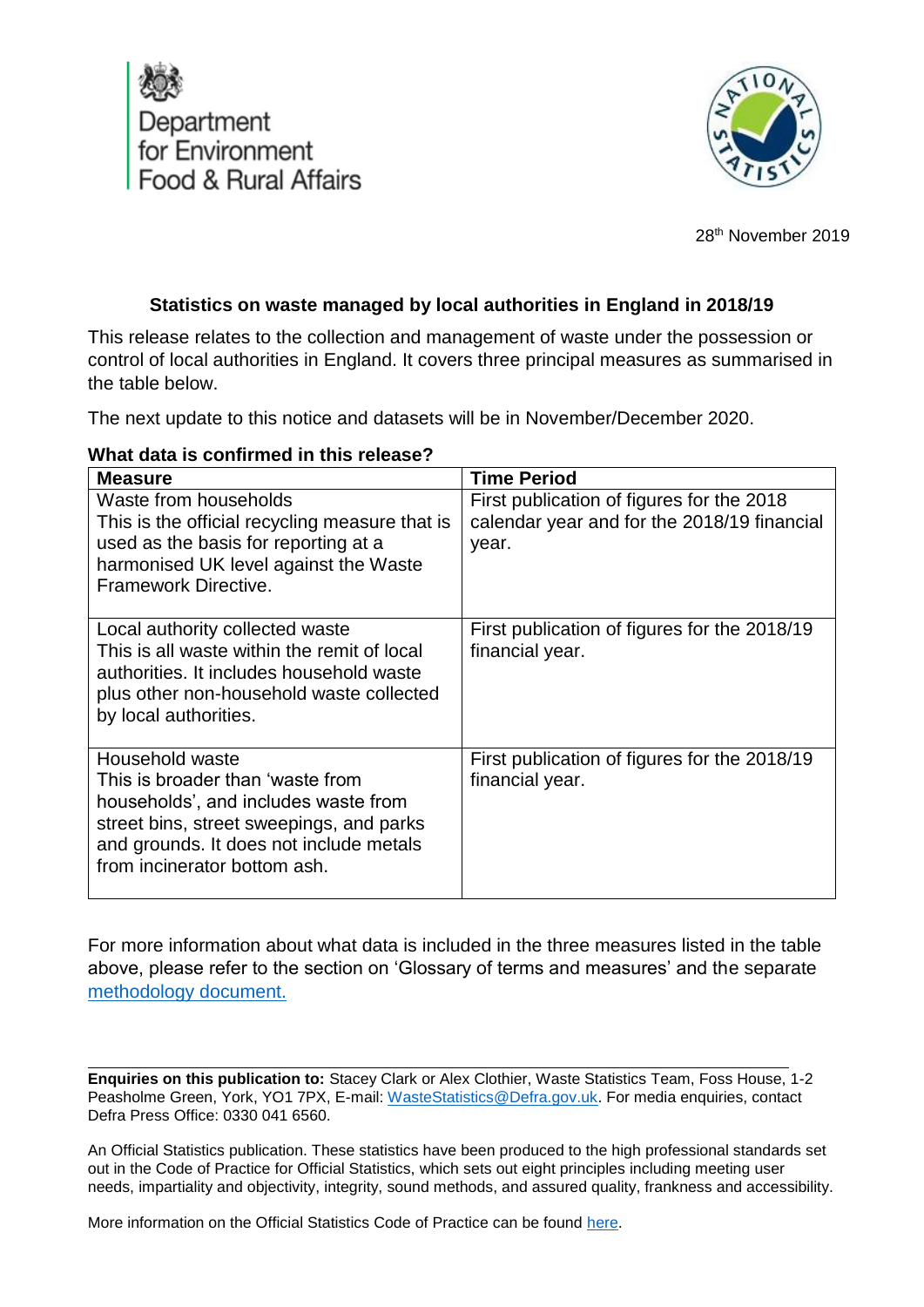# **Key points England Waste from Households: 2018 and 2018/19** (Table 1 and Figure 1)

- The official England 'waste from households' recycling rate was 44.7 per cent in 2018, down 0.5 percentage points from 45.2 per cent in 2017. Metal recovered and then recycled from waste that has been through incineration (IBA metal) added approximately 0.9 percentage points to the recycling rate in 2018.
- In 2018, total 'waste from households' decreased to 22.0 million tonnes, a 1.8 per cent decline from 2017, in which it was 22.4 million tonnes. This is equivalent to 394 kg per person, down from 403 kg per person in 2017, a decrease of 2.2 per cent.
- The amount of residual waste treated was 12.2 million tonnes, down from 12.3 million tonnes in 2017. This was a decrease of 0.9 per cent.
- The amount of total waste recycled also decreased. In 2018, it was 9.8 million tonnes, down from 10.1 million tonnes in 2017. This was a decrease of 3.0 per cent.
- The amount of dry material recycled was 5.9 million tonnes in 2018, down slightly (51,000 tonnes or 0.9 per cent) on 2017. The tonnage of separately collected food waste sent for recycling was 414 thousand tonnes, an increase of 7.1 per cent from 386 thousand tonnes in 2017. 'Other organic' waste sent for recycling was 3.6 million tonnes, down a more substantial 0.3 million tonnes or 7.2 per cent on 2017. This is the lowest tonnage of 'other organic' waste sent for recycling since 2013 and had a significant impact on the overall recycling rate.
- There is an EU target for the UK to recycle at least 50 per cent of waste generated by households by 2020. The 'waste from households' figures outlined here for England make a significant contribution to UK estimates, which are published in the [UK Statistics on Waste.](https://www.gov.uk/government/statistics/uk-waste-data)
- The rolling 12-month 'waste from households' recycling rate was 45.1% at the end of March 2019. This is an increase of 0.3 percentage points compared with the previous 12-month period. These figures include IBA metal.

#### **England Local Authority and Household Waste: 2018/19 financial year** (Table 2)

- In 2018/19, total local authority managed waste remained steady at 25.6 million tonnes.
- 10.8 per cent of all local authority waste (2.8 million tonnes) was disposed of via landfill in 2018/19. This was down 0.5 million tonnes (14.2 per cent) from 2017/18.
- Waste sent for incineration increased by 0.4 million tonnes (3.4 per cent) to 11.2 million tonnes in 2018/19 compared to 2017/18. It was the disposal method used for 43.8 per cent of all local authority waste.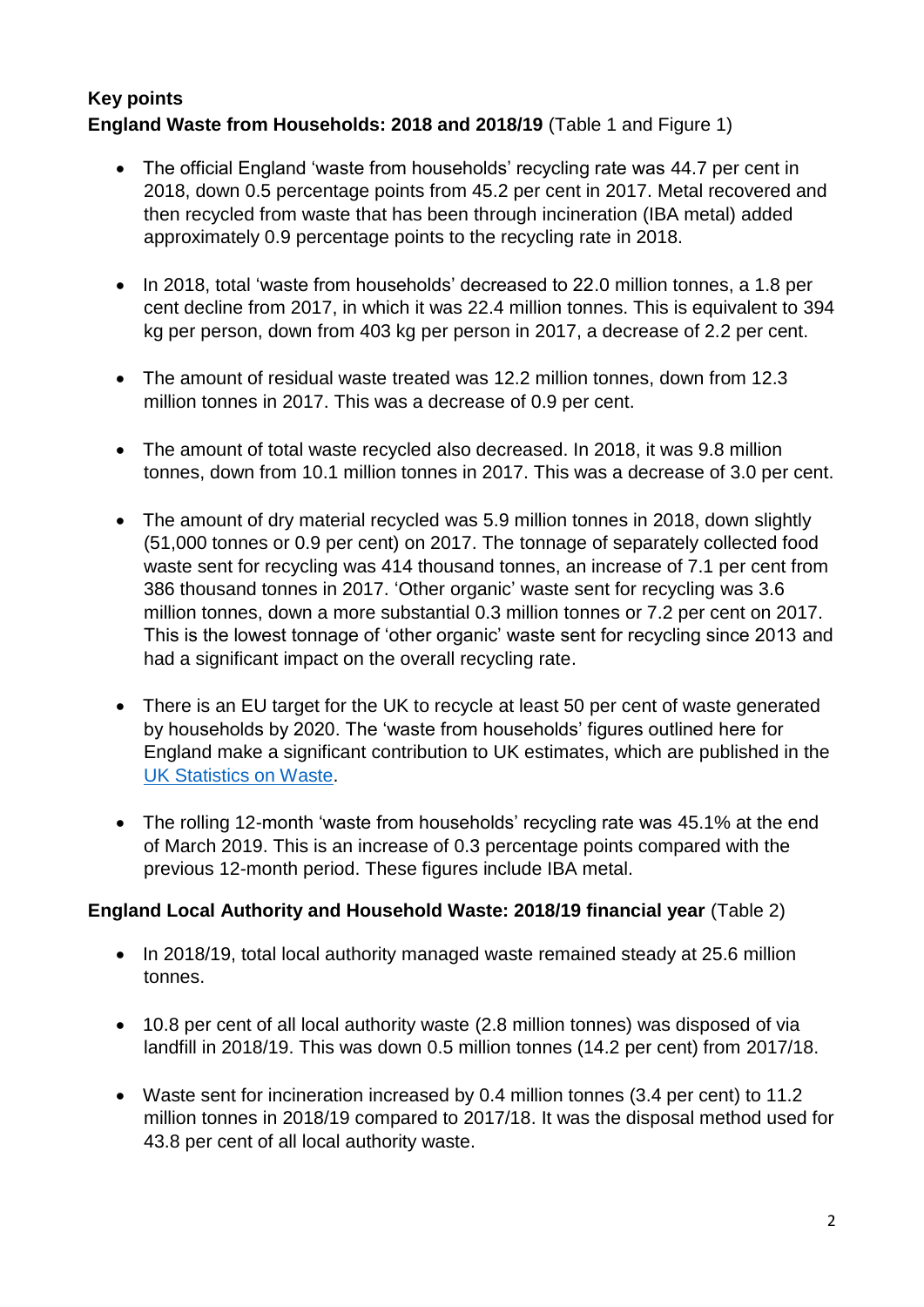- Existing definitions and methodology have been retained for all local authority and 'household waste' recycling figures; IBA metal is not included.
- 10.9 million tonnes of local authority waste was sent for recycling in 2018/19, a 0.6 per cent increase on 2017/18.
- Amongst the 345 local authorities in England, there is considerable variation in 'household waste' recycling rates, ranging from 17 to 65 per cent in 2018/19.

Datasets for the national and regional data, as well as data at local authority level including the ex-National Indicator measures—are available at the gov.uk [website.](https://www.gov.uk/government/statistical-data-sets/env18-local-authority-collected-waste-annual-results-tables)

## **Data Revisions**

Several revisions have been made to historic data. Overall changes are minor and do not affect the national 'waste from households' recycling rate published here. For more on these changes, refer to the [Data and Methodology](#page-23-0) section of this notice**.**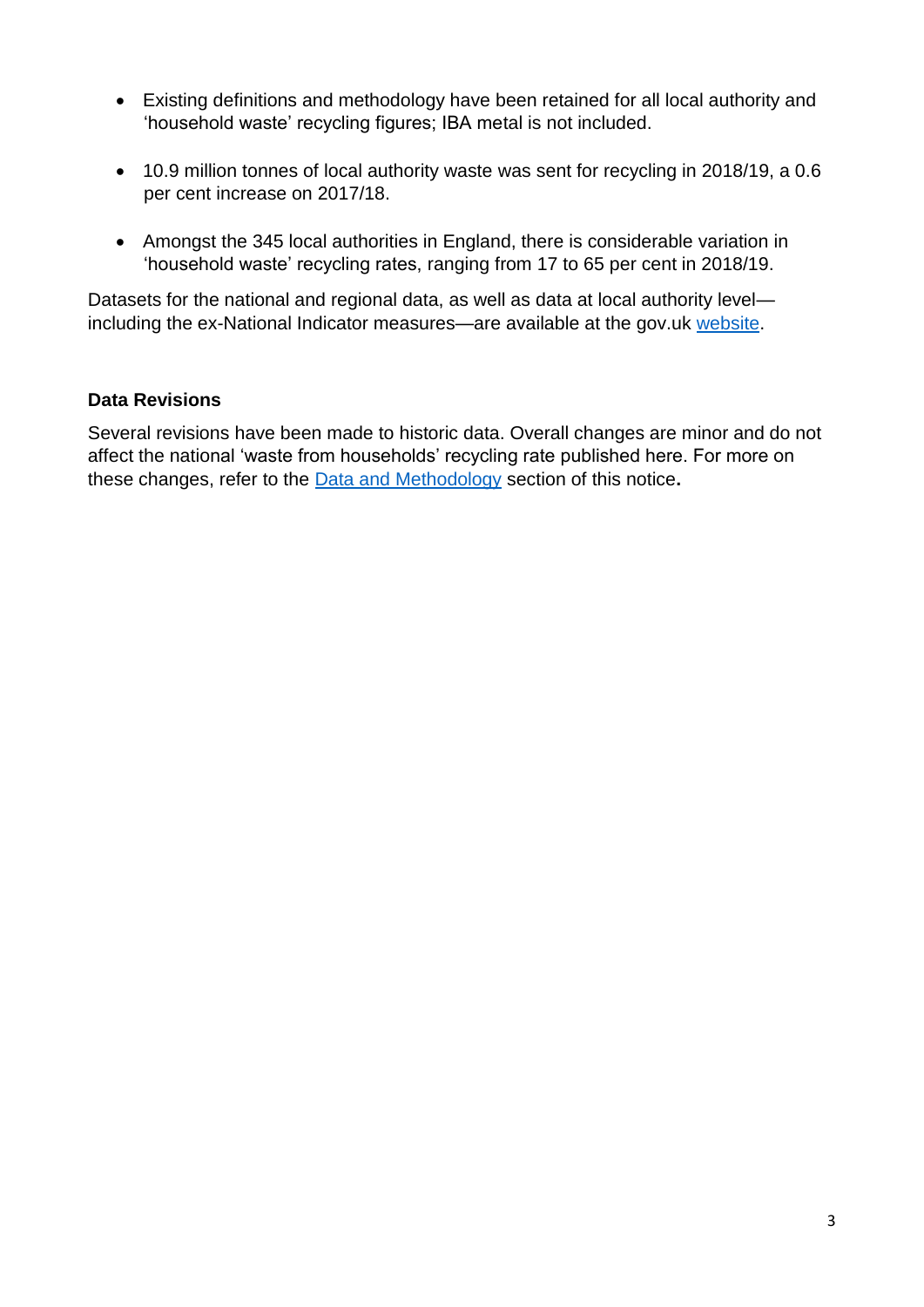# **1. Waste from households**

# **1.1 Waste from Households** (Table 1)

'Waste from households' is the measure introduced by the UK in 2014 to provide a harmonised UK indicator for reporting recycling rates at a UK level on a calendar year basis, complying with the Waste Framework Directive (2008/98/EC). It excludes local authority collected waste not considered to have come directly from households, such as street bins, street sweepings, parks and grounds waste, and compost-like output.

For more information, refer to the [Data and Methodology](#page-23-0) section of this notice**.**

| Waste type                                                    | 2014   | 2015   | 2016   | 2017   | 2018   | % change<br><b>2018 over</b><br>2017 |
|---------------------------------------------------------------|--------|--------|--------|--------|--------|--------------------------------------|
| <b>Total Recycling of which:</b>                              | 10,025 | 9,849  | 10,217 | 10,139 | 9,840  | $-3.0%$                              |
| Dry recycling of which:                                       | 5,807  | 5,834  | 6,042  | 5,917  | 5,866  | $-0.9%$                              |
| <b>IBA</b> Metal                                              |        | 97     | 143    | 181    | 187    | 3.2%                                 |
| Separately collected food waste                               | 290    | 307    | 355    | 386    | 414    | 7.1%                                 |
| Other organics recycling                                      | 3,928  | 3,708  | 3,820  | 3,836  | 3,561  | $-7.2%$                              |
| <b>Total Residual</b>                                         | 12,327 | 12,363 | 12,535 | 12,266 | 12,151 | $-0.9%$                              |
| Total waste from households                                   | 22,355 | 22,225 | 22,770 | 22,437 | 22,033 | $-1.8%$                              |
| Waste from households recycling<br>rate (including IBA metal) | ÷      | 44.3%  | 44.9%  | 45.2%  | 44.7%  | $-0.5$<br>percentage<br>points       |
| Waste from households recycling<br>rate (excluding IBA metal) | 44.8%  | 43.9%  | 44.2%  | 44.4%  | 43.8%  | $-0.6$<br>percentage<br>points       |

#### **Table 1: Composition breakdown and recycling rate of 'waste from households' in England, 2014 to 2018, (thousand tonnes)**

#### **Notes**

**Total waste from households** includes dry recycling/preparing for reuse and organics. It also includes residual waste (or 'black bag' waste) and rejects from recycling. IBA metal is included in the recycling figures from April 2015 onwards; for 2015 it is a slight underestimate as capturing IBA metal was only possible from April 2015.

**Numbers may not add to exact totals.** This is due to rounding.

- In 2018, the total weight of 'waste from households' in England was 22.0 million tonnes, down from 22.4 million tonnes in 2017. This was a decrease of 1.8 per cent.
- The weight of waste sent for recycling was 9.8 million tonnes in 2018, a 3.0 per cent decrease from 10.1 million tonnes in 2017.
- Residual waste was 12.2 million tonnes in 2018, down from 12.3 million tonnes in 2017. This was a decrease of 0.9 per cent.
- The 'waste from households' recycling rate was 44.7 per cent in 2018, a decrease of 0.5 percentage points from 2017 when the rate was 45.2 per cent. Metals that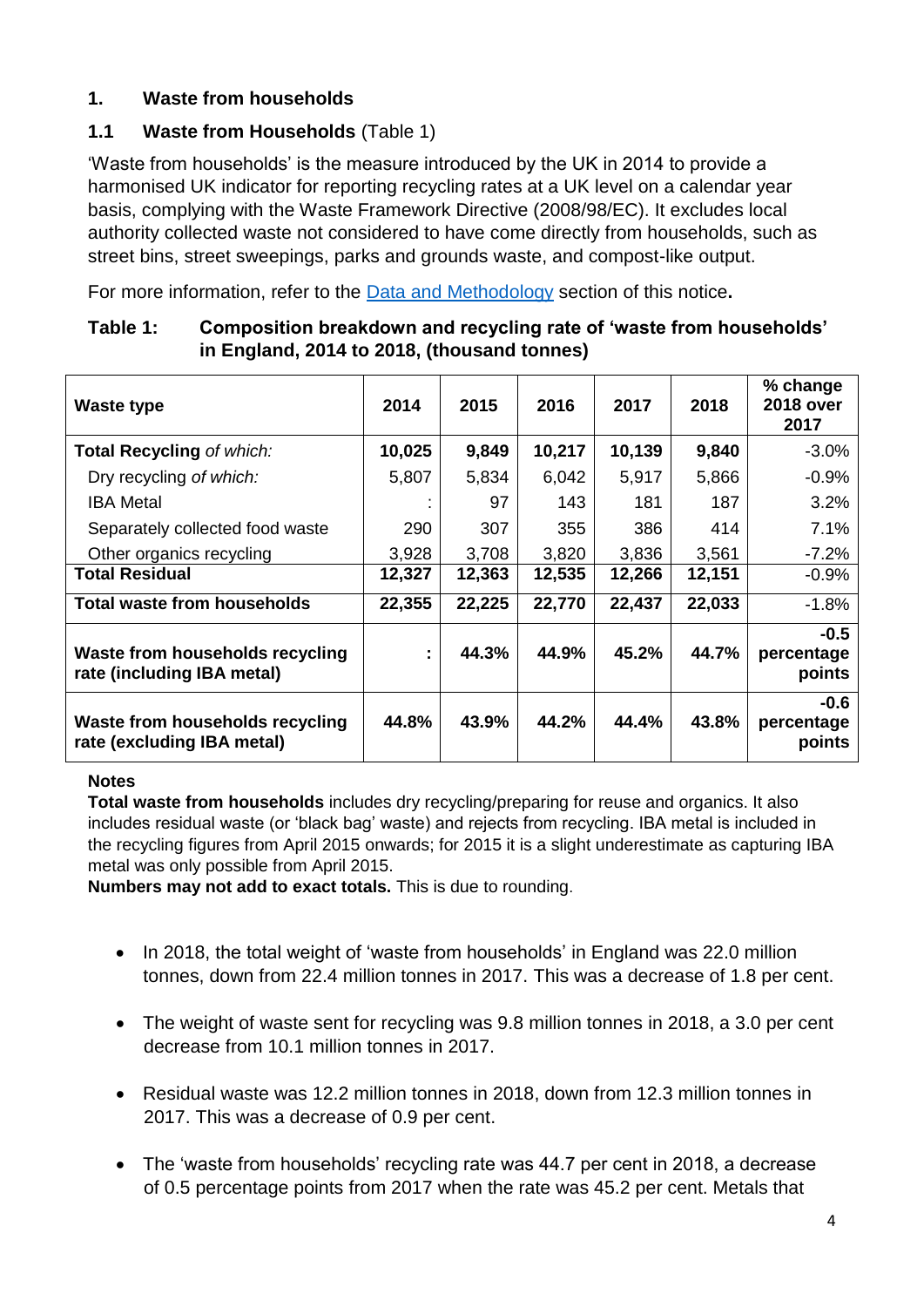had been recovered from incinerated waste and then recycled (IBA metal) contributed 187 thousand tonnes, up from 181 thousand tonnes in 2017. This was an increase of 3.2 per cent.

- When IBA metal is excluded, the 'waste from households' recycling rate was 43.8 per cent in 2018, a decrease of 0.6 percentage points from the 2017 rate of 44.4 per cent.
- The decrease in the recycling rate was driven by variations in the tonnage of 'other organics', which is linked to weather conditions. In 2018, 3.6 million tonnes of 'other organics' waste was sent for recycling, a decrease of 7.2 per cent from 3.8 million tonnes in 2017.

## **1.2 Waste from Households: Waste Streams** (Figures 1 to 4)

#### **Figure 1: Waste composition: Waste stream proportions as a percentage of total 'waste from households', 2014-2018, England**



#### **Notes**

**Residual waste** includes residual 'waste from households' regular collections (black bags), bulky waste, residual waste from civic amenity centres, and rejects from recycling. It excludes waste diverted for recycling from residual waste.

**Dry recycling** includes paper and card, glass, plastic, waste electrical and electronic equipment (WEEE), scrap metals including those reclaimed from incinerator bottom ash as well as other materials.

**Other organics** includes green garden waste, mixed garden and food waste, wood for composting and other compostable waste.

**Numbers may not add to exactly 100**. This is due to rounding.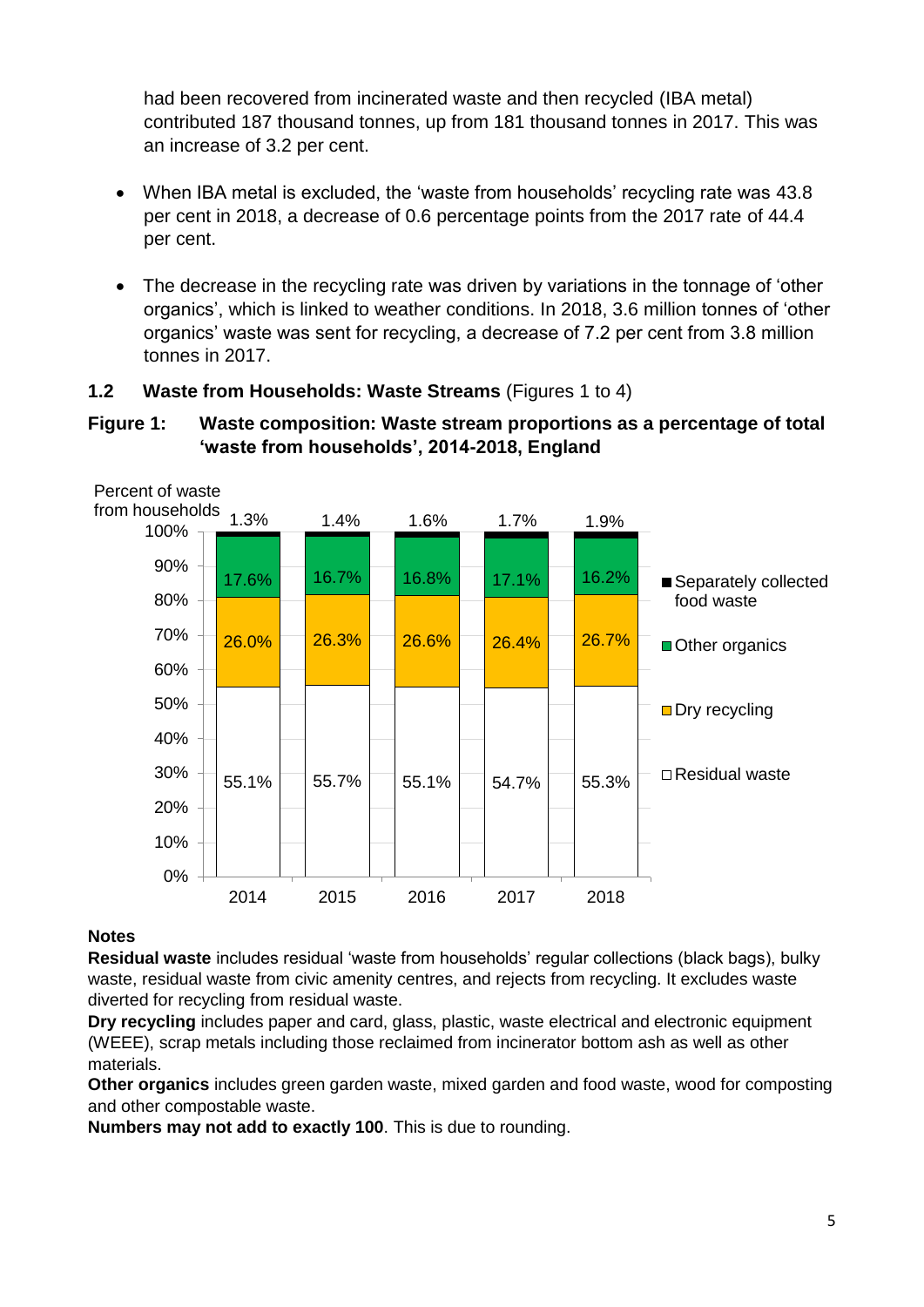- A total of 22.0 million tonnes of 'waste from households' was treated in England in 2018. Of this, 55.3 per cent was residual waste, 26.7 per cent was dry recycling, 16.2 per cent was 'other organics'—including green garden waste and mixed garden and food waste—and 1.9 per cent was separately collected food waste.
- The tonnage of dry recycling, which includes paper and card, glass, plastic, waste electrical and electronic equipment (WEEE), and scrap metals including those reclaimed from incinerator bottom ash as well as other materials declined slightly (by 0.9 per cent), but remained at around 5.9 million tonnes. As a proportion of total 'waste from households', it increased to 26.7 per cent in 2018 from 26.4 per cent in 2017.
- Separately collected food waste rose by 7.1 per cent to 414 thousand tonnes in 2018 compared to 2017. However, it remained only a small proportion of total 'waste from households,' at 1.9 per cent.
- The weight of 'other organic' waste—including garden waste, mixed garden and food waste, wood for composting and other compostable waste—accounted for 16.2 per cent of total 'waste from households'. The tonnage decreased by 0.3 million tonnes (7.2 per cent) to 3.6 million tonnes in 2018. This is similar to the tonnage of 'other organic' waste sent for recycling in 2013 and 2010; in all other years the tonnage has ranged from 3.7 to 3.9 million tonnes. The lower tonnage of 'other organic' waste in 2018 has the impact of reducing the overall recycling rate by around 1 percentage point.
- The majority (59.6 per cent) of 'waste from households' recycling in 2018 was dry recyclate.
- As a proportion of total recycling, separately collected food waste comprised 4.2 per cent. This was an increase of 0.4 percentage points from 2017. This continues the longer trend for incremental increases each year, from 1.3 per cent in 2010.
- As a proportion of total recycling, 'other organics' comprised 36.2 per cent, a decrease of 1.6 percentage points from 2017. Between 2010 and 2017, 'other organics' ranged from 37.4 to 39.3 per cent (an average of 38.3 per cent). Levels for 2018 are considerably lower than this observed average.
- Organic waste tonnages are linked to the season and variations in weather. Figure 2, which shows quarterly changes in the total tonnage of 'waste from households' collected in England from 2017 to 2018, also shows the quarterly variation in 'other organic' waste.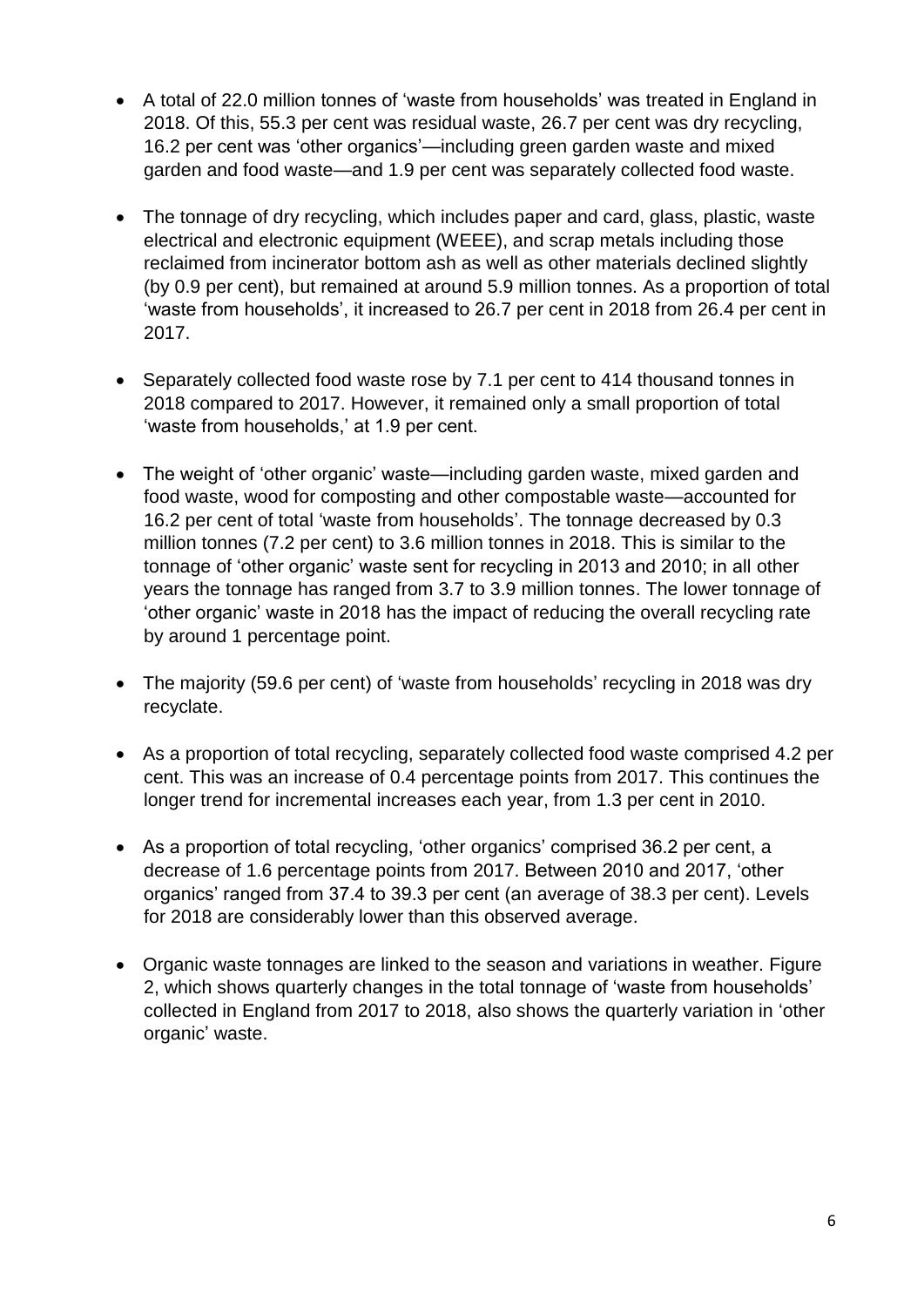#### **Figure 2: Quarterly year on year change in weight of recycled 'waste from households', 2018 compared to 2017, England (thousand tonnes)**



Thousand tonnes

- Comparative to the same periods in 2017, the tonnage of 'other organic' 'waste from households' decreased by 24.4 per cent in January to March, by 18.2 per cent in July to September, and to a much lesser extent, October to December 2018. It increased by 7.3 per cent in April to June 2018. The comparatively lower tonnage in January to March 2018 may have been due to a prolonged cold spell. The lower tonnage in July to September 2018 was due to the hot, dry weather, which followed more optimal growing conditions in April to June.
- The change in dry recycling was less significant. The majority of the change occurred in January to March when there was a 4.5 per cent decline in tonnage recycled compared to this same period in 2017. The amount of separately collected food waste sent for recycling increased in all quarters.

Quarterly trends over a longer time period from January to March 2014, are shown in Figures 3 and 4, which incorporate the data for the latest quarter, January to March 2019, as well. Figure 4 shows quarterly dry and organic recycling as a proportion of total 'waste from households' and a smoothed 12-month rolling average for the overall recycling rate. The smoothed 12-month rolling average 'waste from households' recycling rate has ranged from 44.2 to 45.2 per cent over this time period.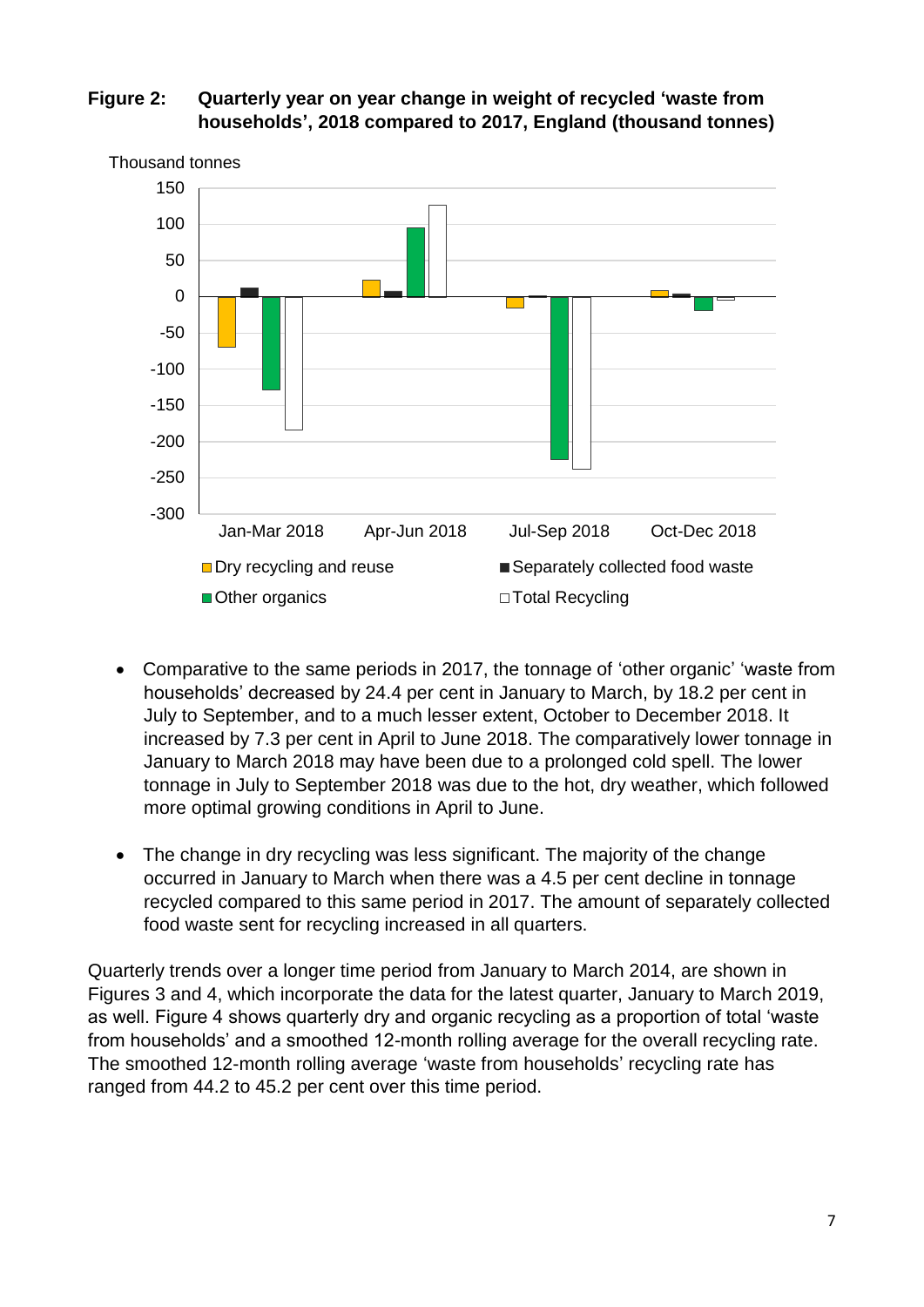#### **Figure 3: 'Waste from households' quarterly recycling volumes by waste type, England, with 12 month moving averages (thousand tonnes)**



Thousand tonnes

#### **Notes**

**Dry recycling** includes paper and card, glass, plastic, waste electrical and electronic equipment (WEEE), scrap metals including those reclaimed from incinerator bottom ash as well as other materials.

**Other organics** includes green garden waste, mixed garden and food waste, wood for composting and other compostable waste.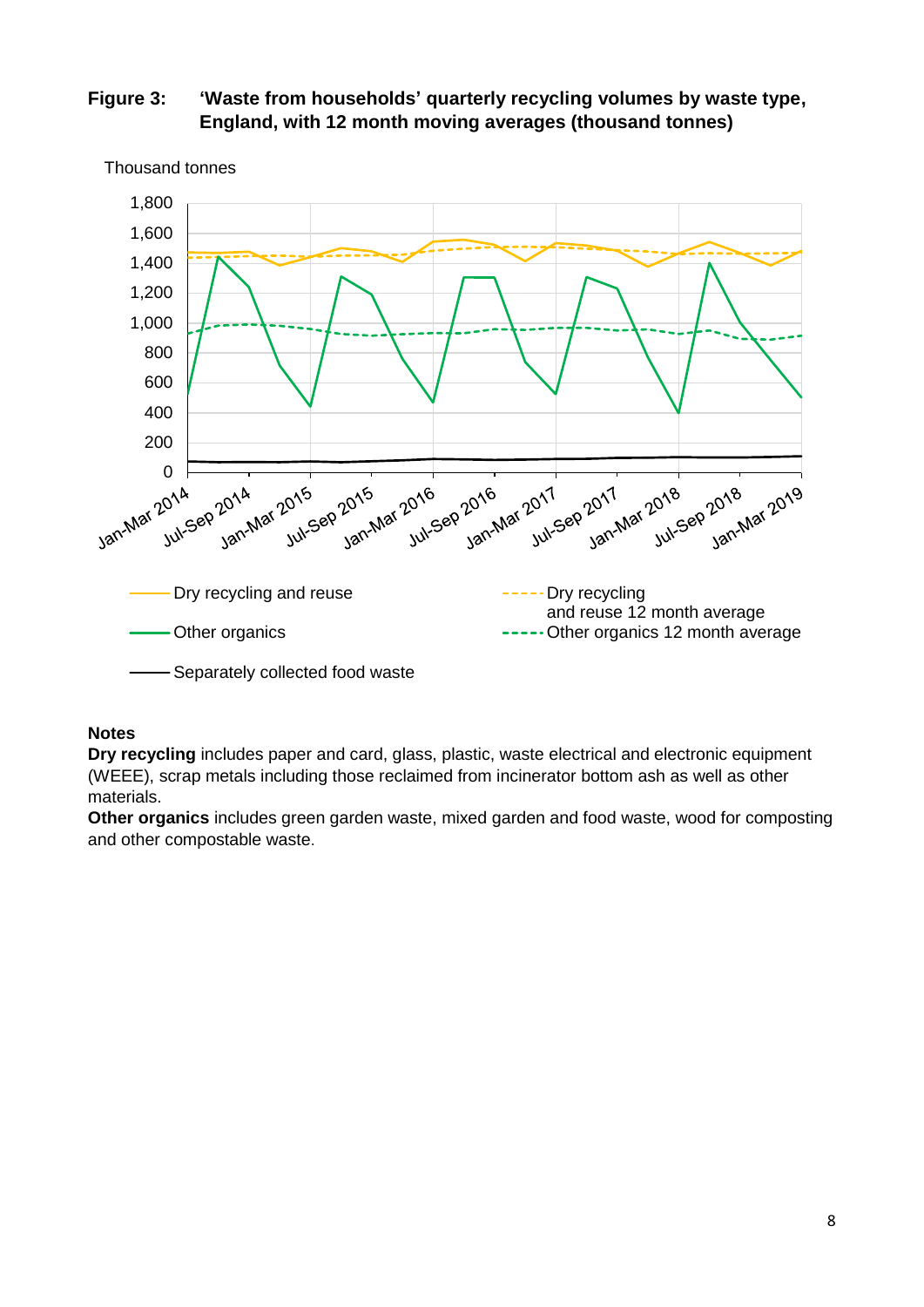

**Figure 4: 'Waste from households' quarterly recycling rate, England, Jan-Mar 2014 to Jan-Mar 2019** 

#### **Notes**

**Recycling** is 'recycling, composting, and preparing for reuse

#### **1.3 Waste from Households: Dry Recycling Composition** (Figures 5 and 6)

- Dry recycling including IBA metals remained at 5.9 million tonnes. It made up 26.7 per cent of total 'waste from households' and 59.6 per cent of all 'waste from households' recycling in 2018.
- In 2018, several dry recycling material groups showed an increase in tonnage compared to 2017, including glass (an increase of 39 thousand tonnes or 3.3 per cent), plastic (an increase of 5 thousand tonnes or 1.1 per cent), and IBA metals (an increase of 6 thousand tonnes or 3.2 per cent).
- Other dry recycling material groups showed a decrease in tonnage such as paper and card (a decrease of 91 thousand tonnes or 4.1 per cent), WEEE and other scrap metals (a decrease of 19 thousand tonnes or 3.2 per cent), and metals (a decrease of 2 thousand tonnes or 0.6 per cent).
- The largest changes in tonnages were seen in paper and card, glass, WEEE and other scrap metal, other materials, and IBA metals.

The relative proportions of the materials that made up dry recycling in 2018 are shown in Figure 5.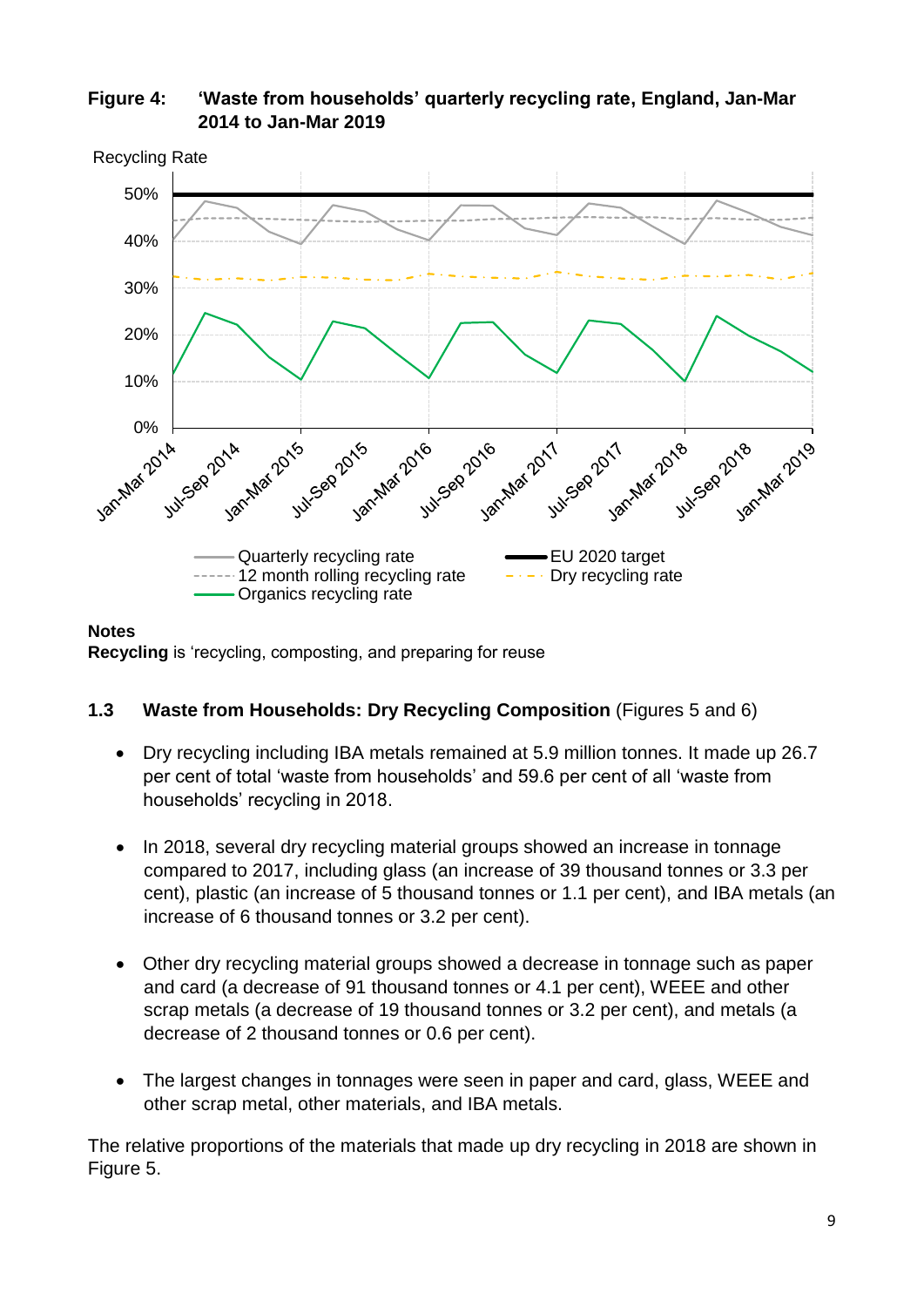



Figure 6 shows the England 'waste from households' dry recycling composition from 2014 to 2018.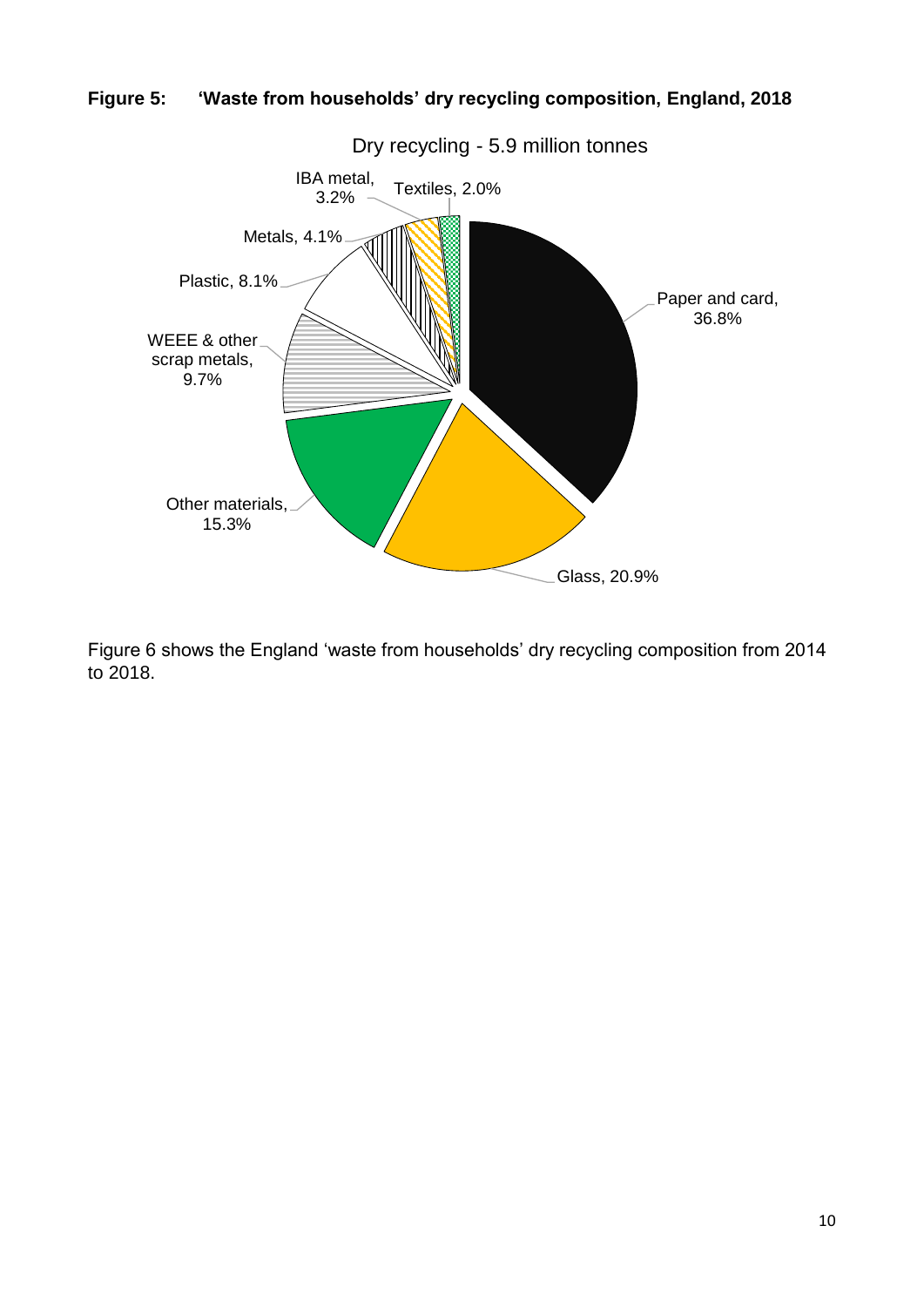# **Figure 6: 'Waste from households' dry recycling composition, England, 2014 to 2018 (thousand tonnes)**



#### **Notes**

**Other materials** includes batteries (both automotive and post-consumer), bric-a-brac, chipboard and MDF, composite food and beverage cartons, composite wood materials, fire extinguishers, furniture, ink and toner cartridges, mattresses, mineral oil, paint, tyres (car, large vehicle, van and mixed tyres), vegetable oil, video tapes, DVDs and CDs, wood, and other.

- Despite some variations in tonnages, the relative proportions of materials have not substantially changed over the last five years. Notable exceptions are paper and card, which has gradually decreased and, in 2018, accounted for 36.8 per cent of dry recycling compared to 41.1 per cent in 2014 so declined by 4.3 percentage points over this period and down from 44.9 per cent in 2010. Since 2014, the proportion of glass has increased by 1.7 percentage points, WEEE and other scrap metal has increased by 1.3 percentage points and plastic by 0.7 percentage points.
- The proportion of IBA metal was 3.2 per cent in 2018, a 1.5 percentage point increase since 2015—the first year that data was available—when it contributed 1.7 per cent to dry recycling.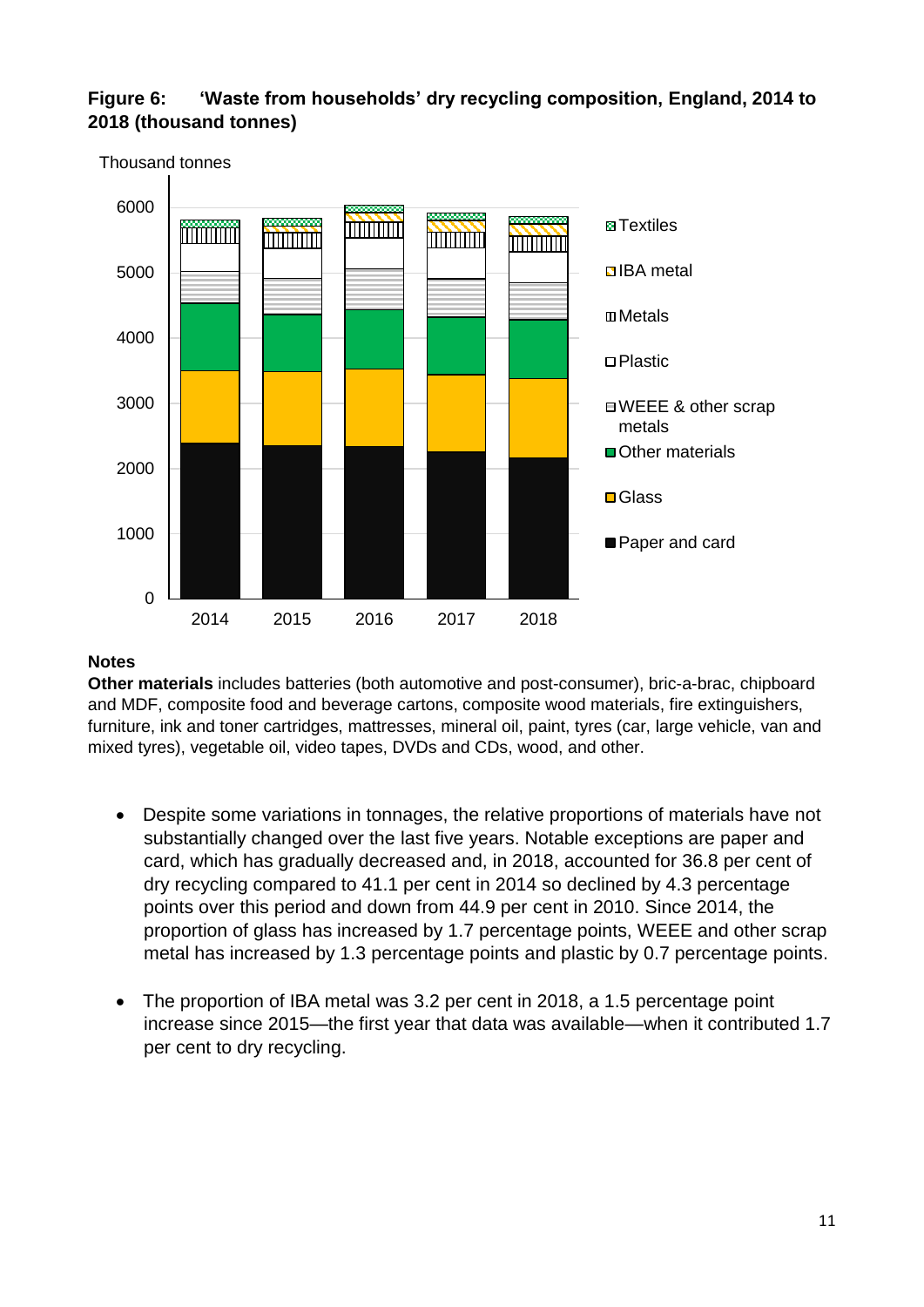# **2. Waste from Households – Financial years**

- In 2018/19, the total weight of 'waste from households' in England was 22.1 million tonnes, down 0.5 per cent from 22.2 million tonnes in 2017/18.
- The amount of 'waste from households' sent to recycling remained relatively stable at 10.0 million tonnes, with only a slight increase of 0.1 per cent when compared to 2017/18.
- The 'waste from households' recycling rate was 45.1 per cent in 2018/19, an increase of 0.3 percentage points on the 2017/18 recycling rate, which was 44.8 per cent.
- Dry recycling was 5.9 million tonnes in 2018/19, a slight increase of 0.6 per cent from 5.8 million tonnes in 2017/18. Organic recycling, on the other hand, decreased slightly by 0.5 per cent, remaining at 4.1 million tonnes. This decrease was mainly due to a sharp decline in the amount of 'other organics' recycled in July to September 2018, which was down 16.7 per cent compared to the same period in 2017. This was due to the hot, dry weather experienced in this period, which stunted plant growth.
- The tonnage of residual waste in 2018/19 was 1.1 per cent less than in 2017/18, down to 12.1 million tonnes. As a proportion of 'waste from households', it decreased by 0.4 percentage points to contribute 54.7 per cent.

## **3 Management of All Local Authority Collected Waste, 2018/19** (Table 2 and Figure 7)

Local authority collected waste consists of all 'waste from households', street sweepings, municipal parks and gardens waste, beach cleansing waste, and waste resulting from the clearance of fly-tipped materials plus some commercial and/or industrial waste. For further information, see the [definition of terms](https://www.gov.uk/guidance/local-authority-collected-waste-definition-of-terms) on gov.uk.

As a result of extra granularity of data reported through Q100, it is not appropriate when referring to the management of waste for landfill, incineration or recovery to compare the data for April 2015 onwards too closely to any of the previous annual data. In particular, Q100 allows for more extensive reporting of refuse derived fuel (RDF), incineration, and outputs from incineration.

- Total local authority managed waste in 2018/19 was 25.6 million tonnes, down 40 thousand tonnes (0.2 per cent) from 2017/18.
- 10.8 per cent of all local authority collected waste was sent to landfill in 2018/19. This was a total of 2.8 million tonnes, a reduction of 0.5 million tonnes (14.2 per cent) from 2017/18. Of this, 2.1 million tonnes (76.2 per cent) was sent direct to landfill. This is a 0.9 percentage point decrease on 2017/18, in which 77.1 per cent (2.5 million tonnes) of all local authority collected waste that was sent to landfill was sent directly.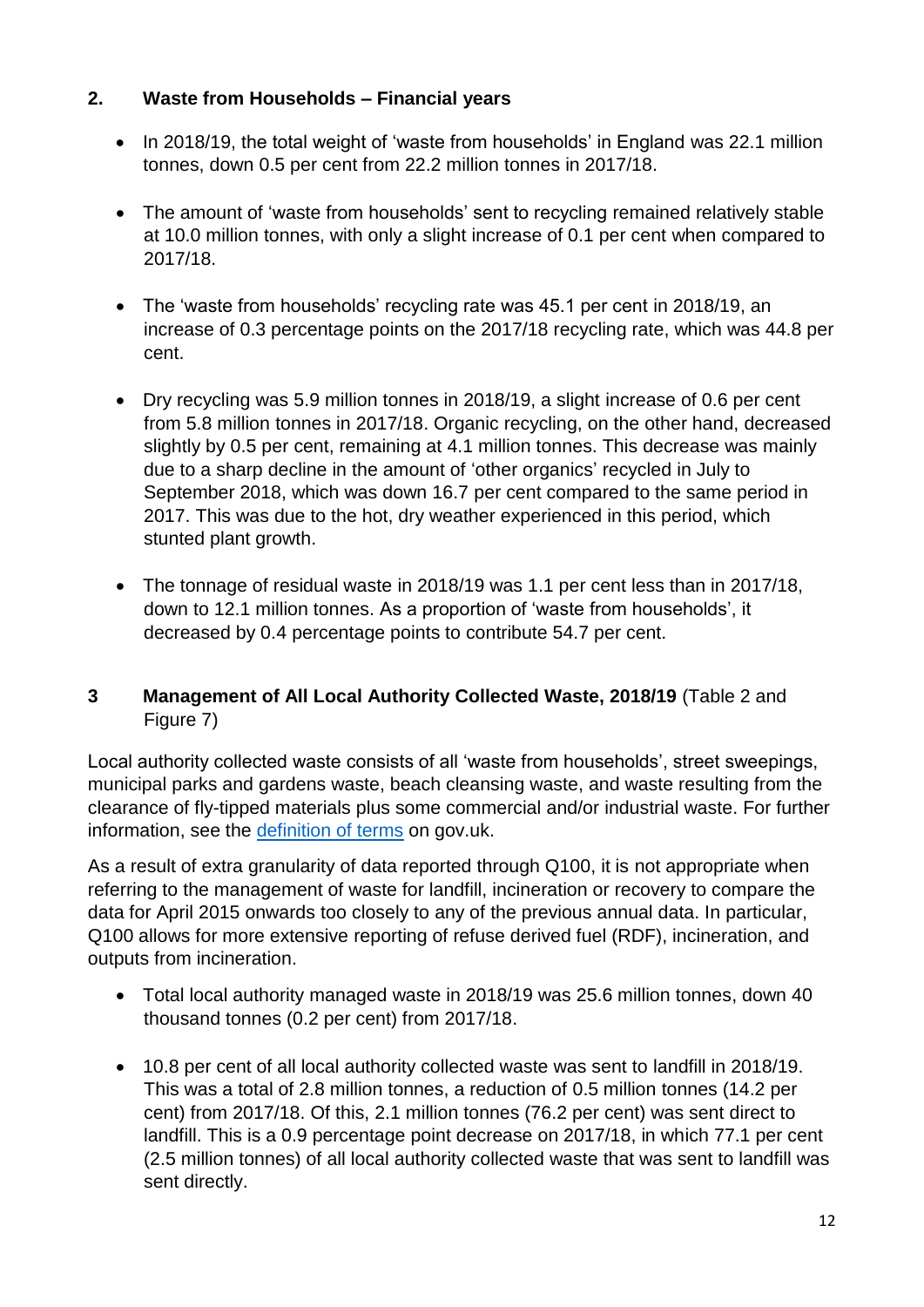- $\bullet$  43.8 per cent of all local authority waste was incinerated<sup>1</sup> in 2018/19, a total of 11.2 million tonnes, an increase of 0.4 million tonnes (3.3 per cent) from 2017/18, offsetting reductions in waste going to landfill. Of this, 7.8 million tonnes (69.3 per cent) was sent direct to incineration. This is a 0.8 percentage point decrease on 2017/18, in which 70.1 per cent (7.6 million tonnes) of all local authority collected waste that was sent to incineration was sent directly.
- The amount of local authority collected waste sent for recycling in 2018/19 was 10.9 million tonnes, up 66 thousand tonnes from 2017/18. Waste sent for recycling comprised 42.7 per cent of all local authority waste, an increase of 0.3 percentage points from 2017/18.
- Table 2 shows the tonnage of local authority collected waste sent to landfill, incineration, or recycling for the past five years. Figure 7 shows the management of local authority collected waste since 2000/01.

#### **Table 2: Management of all Local Authority collected waste financial year figures, England, 2014/15 to 2018/19 (thousand tonnes)**

| Waste disposal method                                 | 2014/15 | 2015/16 | 2016/17 | 2017/18 | 2018/19 | 2018/19 %<br>change<br>over<br>2017/18 |
|-------------------------------------------------------|---------|---------|---------|---------|---------|----------------------------------------|
| Landfill                                              | 6,361   | 5,133   | 4,136   | 3,213   | 2,756   | $-14.2%$                               |
| Recycled/composted of                                 |         |         |         |         |         |                                        |
| which:-                                               | 11,067  | 11,065  | 11,252  | 10,860  | 10,926  | 0.6%                                   |
| Household waste                                       | 10,117  | 10,075  | 10,329  | 9,980   | 10,007  | 0.3%                                   |
| Non household waste                                   | 950     | 990     | 923     | 880     | 919     | 4.4%                                   |
| Total incineration of which:-                         | 7,798   | 9,259   | 10,182  | 10,847  | 11,205  | 3.3%                                   |
| Incineration with EfW                                 | 7,773   | 9,067   | 9,958   | 10,632  | 11,031  | 3.8%                                   |
| Incineration without EfW <sup>1</sup>                 | 25      | 192     | 224     | 214     | 174     | $-19.0%$                               |
| Other                                                 | 589     | 668     | 748     | 706     | 699     | $-1.0%$                                |
| <b>Total local authority</b><br>waste managed         | 25,816  | 26,124  | 26,319  | 25,626  | 25,586  | $-0.2%$                                |
| Recycled/composted<br>waste as percentage of<br>total | 42.9%   | 42.4%   | 42.8%   | 42.4%   | 42.7%   | 0.3<br>percentage<br>points            |

#### **Notes**

**.** 

**Incineration with energy recovery/without energy recovery** includes incineration bottom ash (IBA) and metals from IBA.

**Numbers may not add to exact totals.** This is due to rounding.

<sup>&</sup>lt;sup>1</sup> Incineration with energy recovery/without energy recovery includes incineration bottom ash (IBA) and metals from IBA.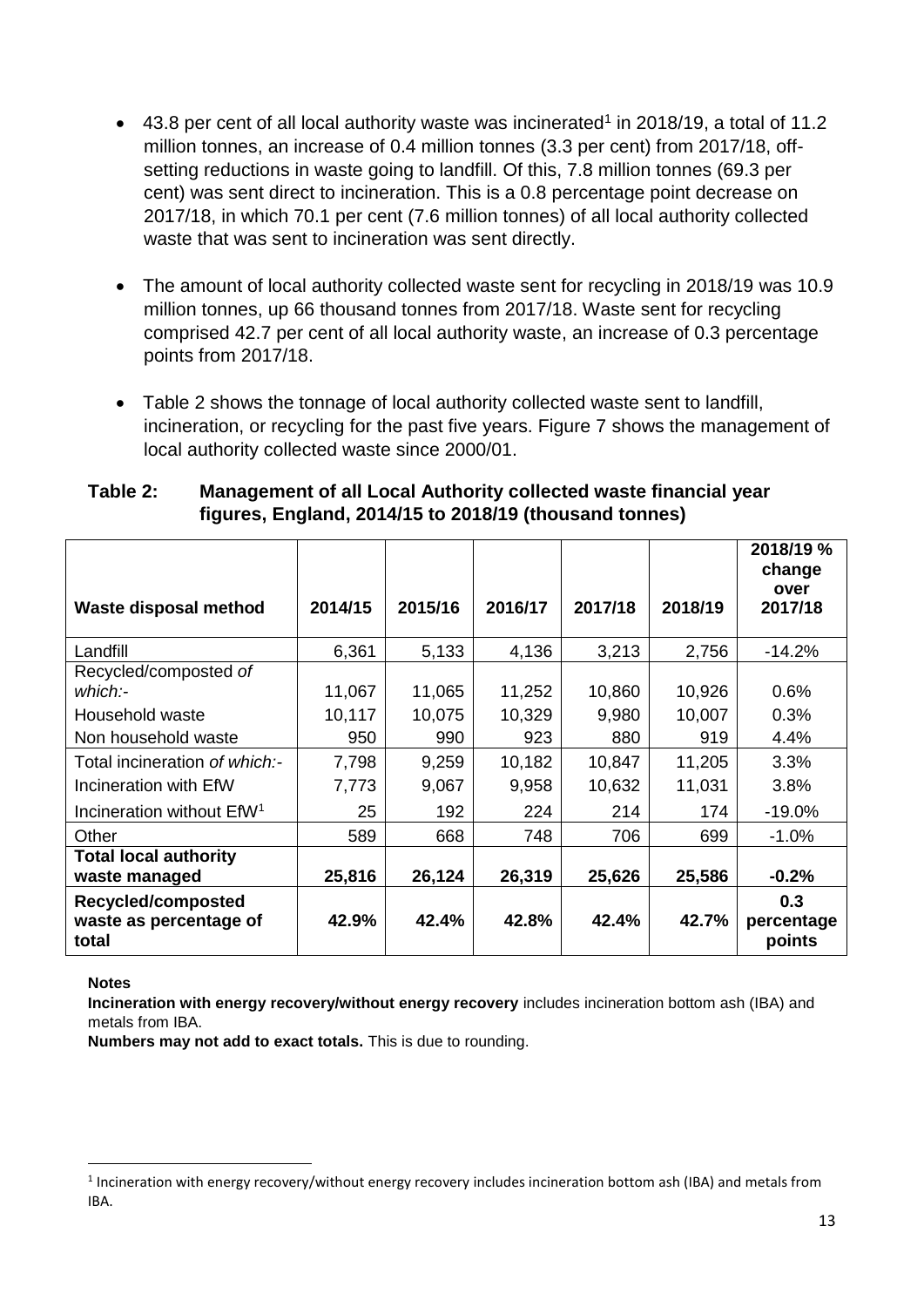### **Figure 7: Management of all local authority collected waste and recycling rates, England, 2000/01 – 2018/19**



#### **Notes**

**\* Incineration with energy recover/without energy recovery** includes incinerator bottom ash (IBA) and metals from IBA. This is consistent with the existing definition for household waste recycling so is not impacted by the change in 'waste from households' recycling definition. **\*\* Other** includes waste treated/disposed of through other unspecified methods as well as process

and moisture loss.

**\*\*\* The Household waste recycling rate** is based on a broader measure of waste and is not directly comparable to the 'waste from households' recycling rate. For further information on definitions, refer to the glossary.

**IBA metals** are included within the 'waste from households' recycling rate shown on this chart from April 2015/16 onwards but is not included in household waste recycling.

#### **4 England and the Regions: 'Household Waste' Recycling Rates and Local Authority Collected Waste Destinations**

#### **4.1 Household Waste Recycling Rates for England and the Regions (Figure 8)**

The 'household waste' (ex-NI 192) measure is a broader definition of waste than the 'waste from households' measure. It includes street bins, street sweepings, gullyemptying, parks and grounds waste, soil, and compost-like output, as well as separately collected healthcare waste and asbestos. It does not include IBA metals.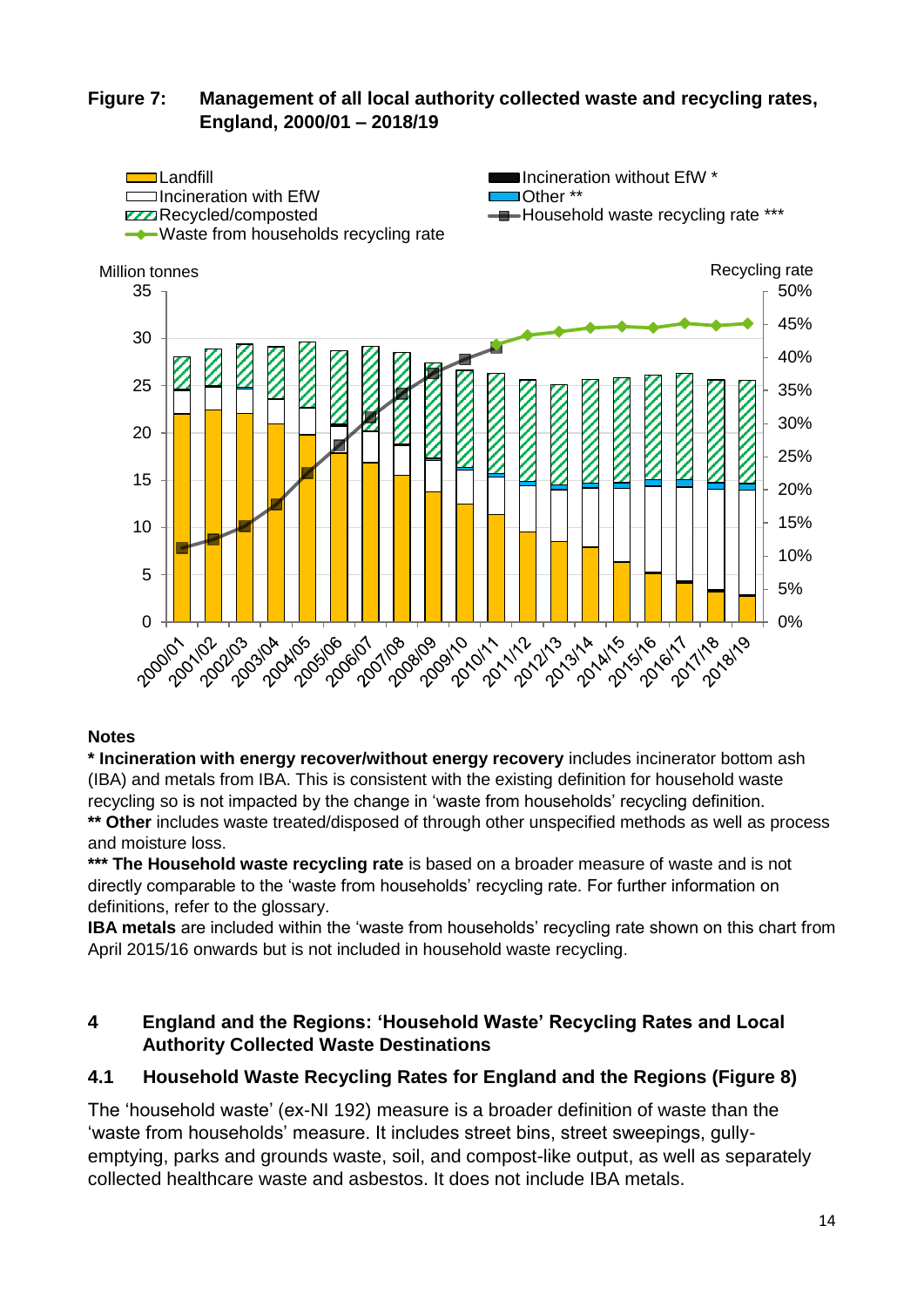At a regional level, there is considerable variation across authorities, influenced by how heavily populated an area is, the kind of housing present, and the level of other organic or garden waste collected. As an example, in built-up areas with a higher proportion of flats, residents may find it difficult or otherwise be unwilling to store waste for recycling; and will not be producing organic or garden waste for collection. This will reduce recycling rates for these authorities. Similarly, authorities with higher recycling rates are likely to be advantaged by good householder response to recycling schemes and a higher tonnage of organic or garden waste being collected.

Regional differences are illustrated in Figure 8.





- London had the lowest 'household waste' recycling rate in 2018/19 at 33.4 per cent. The region with the highest 'household waste' recycling rate in 2018/19 was the South West at 50.1 per cent.
- The region with the largest increase in their 'household waste' recycling rate was the South West, with an increase of 1.1 percentage points. The North West, North East, South East, London, and Yorkshire and the Humber all had very modest increases in their recycling rates (ranging from 0.3 to 0.6 percentage points). The East Midlands and Eastern region both had marginal decreases in their 'household waste' recycling rates of 0.4 and 0.5 percentage points respectively.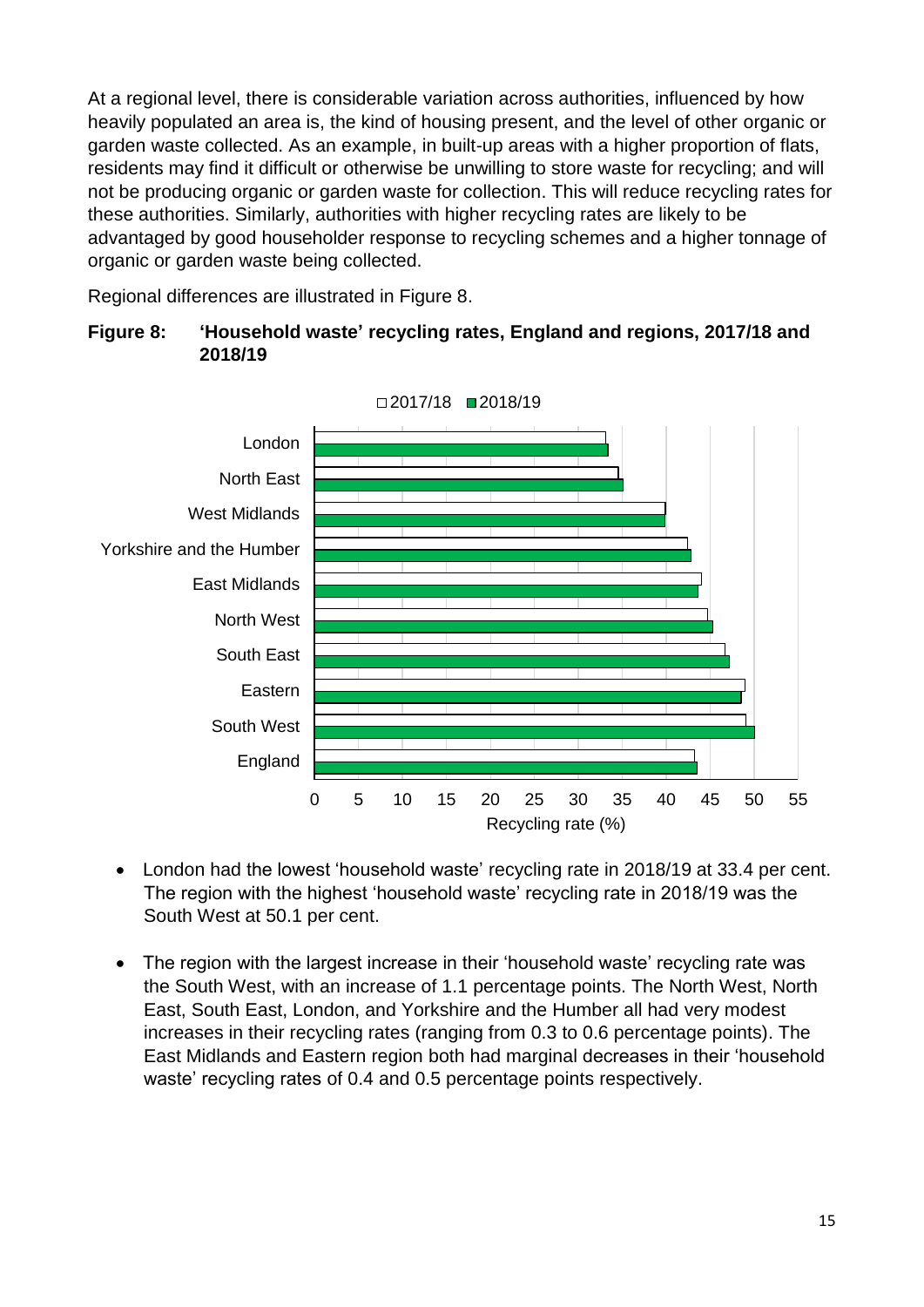### **4.2 Local Authority Collected Waste Final Destinations for England and the Regions** (Table 3 and Figure 9)

• There are regional differences in the management of local authority collected waste, as shown in Table 3 and Figure 9.

|                      |          |        |               |        | Recycled/       |        |                 |        |                 |
|----------------------|----------|--------|---------------|--------|-----------------|--------|-----------------|--------|-----------------|
|                      | Landfill |        | Incineration* |        | Composted**     |        | Other***        |        | <b>Total</b>    |
| Region               | Thousand | $%$ of | Thousand      | $%$ of | <b>Thousand</b> | $%$ of | <b>Thousand</b> | $%$ of | <b>Thousand</b> |
|                      | tonnes   | total  | tonnes        | total  | tonnes          | total  | tonnes          | total  | tonnes          |
| East Midlands        | 375      | 16.2   | 885           | 38.4   | 1,002           | 43.4   | 46              | 4.8    | 2,308           |
| Eastern              | 406      | 14.0   | 965           | 33.4   | 1,380           | 47.8   | 138             | 2.4    | 2,889           |
| London               | 251      | 6.9    | 2,154         | 59.3   | 1,096           | 30.2   | 128             | 3.5    | 3,629           |
| <b>North East</b>    | 92       | 7.1    | 702           | 54.5   | 469             | 36.4   | 24              | 1.6    | 1,286           |
| North West           | 441      | 12.6   | 1,337         | 38.3   | 1,586           | 45.5   | 124             | 2.0    | 3,488           |
| South East           | 357      | 8.6    | 1,766         | 42.4   | 1,978           | 47.5   | 65              | 3.0    | 4,165           |
| South West           | 499      | 19.3   | 737           | 28.4   | 1,295           | 49.9   | 63              | 1.9    | 2,593           |
| <b>West Midlands</b> | 198      | 7.2    | 1,444         | 52.3   | 1,079           | 39.1   | 37              | 1.4    | 2,758           |
| Yorkshire and        |          |        |               |        |                 |        |                 |        |                 |
| the Humber           | 138      | 5.6    | 1,216         | 49.3   | 1,040           | 42.1   | 74              | 3.5    | 2,469           |
| <b>England</b>       | 2,756    | 10.8   | 11,205        | 43.8   | 10,926          | 42.7   | 699             | 2.7    | 25,586          |

## **Table 3: Management of all local authority collected waste, England by region, 2018/19 (thousand tonnes)**

#### **Notes**

**\* Incineration includes incineration with energy recover/without energy recovery**. This includes incinerator bottom ash (IBA) and metals from IBA.

**\*\* Recycled/Composted** refers to the proportion of local authority collected waste sent for recycling/composting.

**\*\*\* Other** includes waste treated/disposed of through other unspecified methods as well as process and moisture loss.

**Numbers may not add to exact totals.** This is due to rounding.

- The South East managed the largest tonnage of local authority collected waste in 2018/19 at 4.2 million tonnes. This was 16.3 per cent of all local authority collected waste in England. The North East managed the smallest tonnage in 2018/19 at 1.3 million tonnes, or 5.0 per cent of the total for England.
- The South West sent the largest proportion of their total local authority collected waste to landfill at 19.3 per cent (0.5 million tonnes). Yorkshire and the Humber sent the smallest proportion at 5.6 per cent. At a national level, 10.8 per cent of all local authority collected waste in England was sent to landfill in 2018/19. This was 2.8 million tonnes.
- London sent the largest proportion of total local authority collected waste to incineration in 2018/19 at 59.3 per cent (2.2 million tonnes). The South West sent the smallest proportion at 28.4 per cent. Overall, 43.8 per cent of all local authority collected waste in England was sent to incineration in 2018/19. This was 11.2 million tonnes.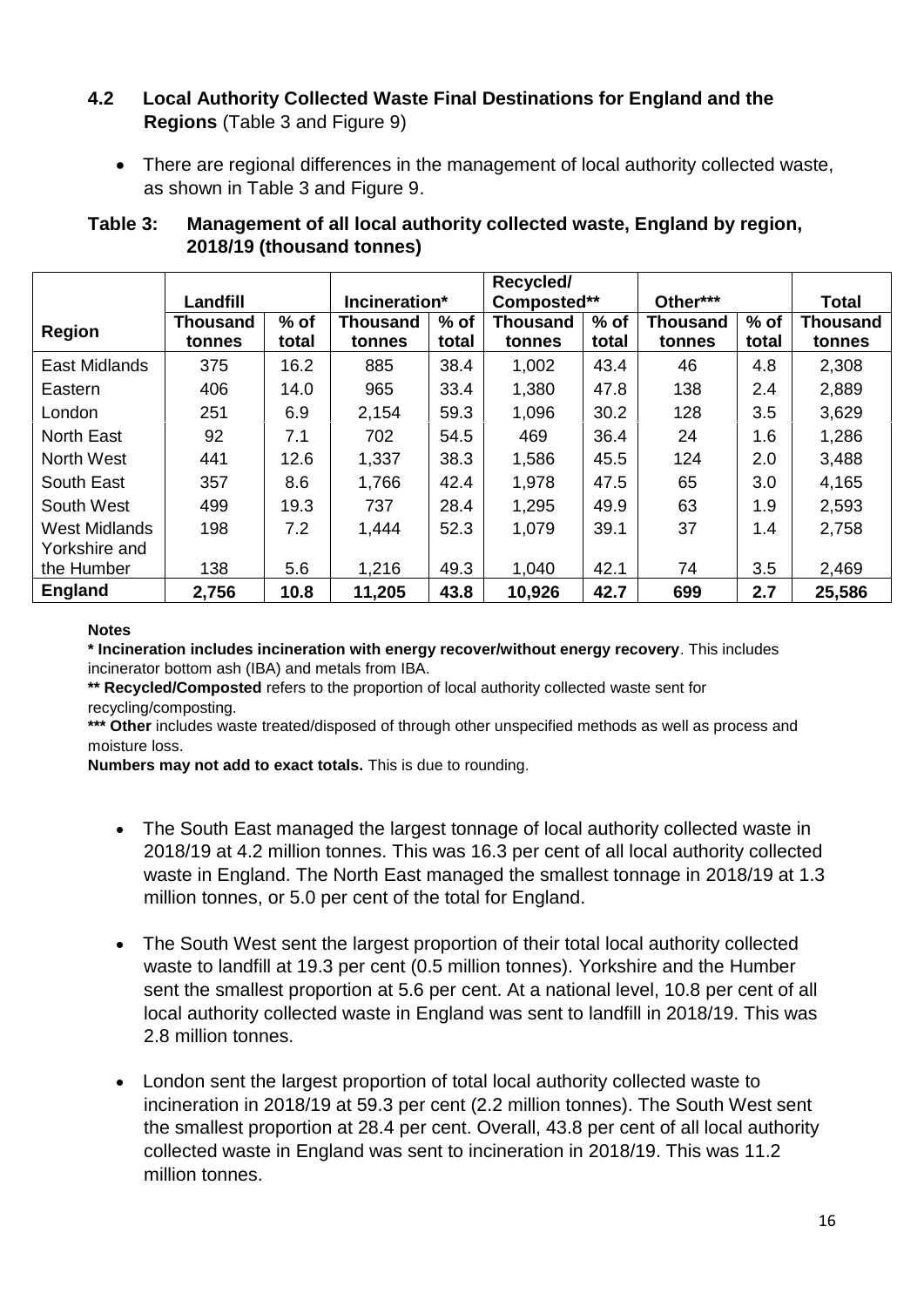In England, 10.9 million tonnes (42.7 per cent) of local authority collected waste was sent for recycling in 2018/19. The region that sent the largest proportion of local authority collected waste to recycling was the South West, which sent 1.3 million tonnes (49.9 per cent). The region that sent the smallest proportion of waste to recycling was London, which sent 1.1 million tonnes (30.2 per cent).



# **Figure 9: Management of all local authority collected waste, England by region, 2018/19 (proportions of total local authority collected waste)**

**□Landfill ■ Recycling\*\*** ■ Incineration\*

#### **Notes**

**\* Incineration includes incineration with energy recover/without energy recovery**. This includes incinerator bottom ash (IBA) and metals from IBA.

**\*\* Recycling** refers to the proportion of local authority collected waste sent for recycling/composting.

# **5 Household Waste Recycling Rates for Individual Local Authorities** (Tables 4 and 5)

- At an individual local authority level, 'household waste' recycling rates ranged from 17 per cent to 65 per cent. The overall average figure for England was 43.5 per cent, a 0.3 percentage point increase from 2017/18.
- 'Household waste' recycling is often similar in adjacent authorities, though there is a wide range between the highest and lowest recycling rates in all regions of England and even within a region. Figure 10 shows the geographic distribution of 'household waste' recycling rates in 2018/19.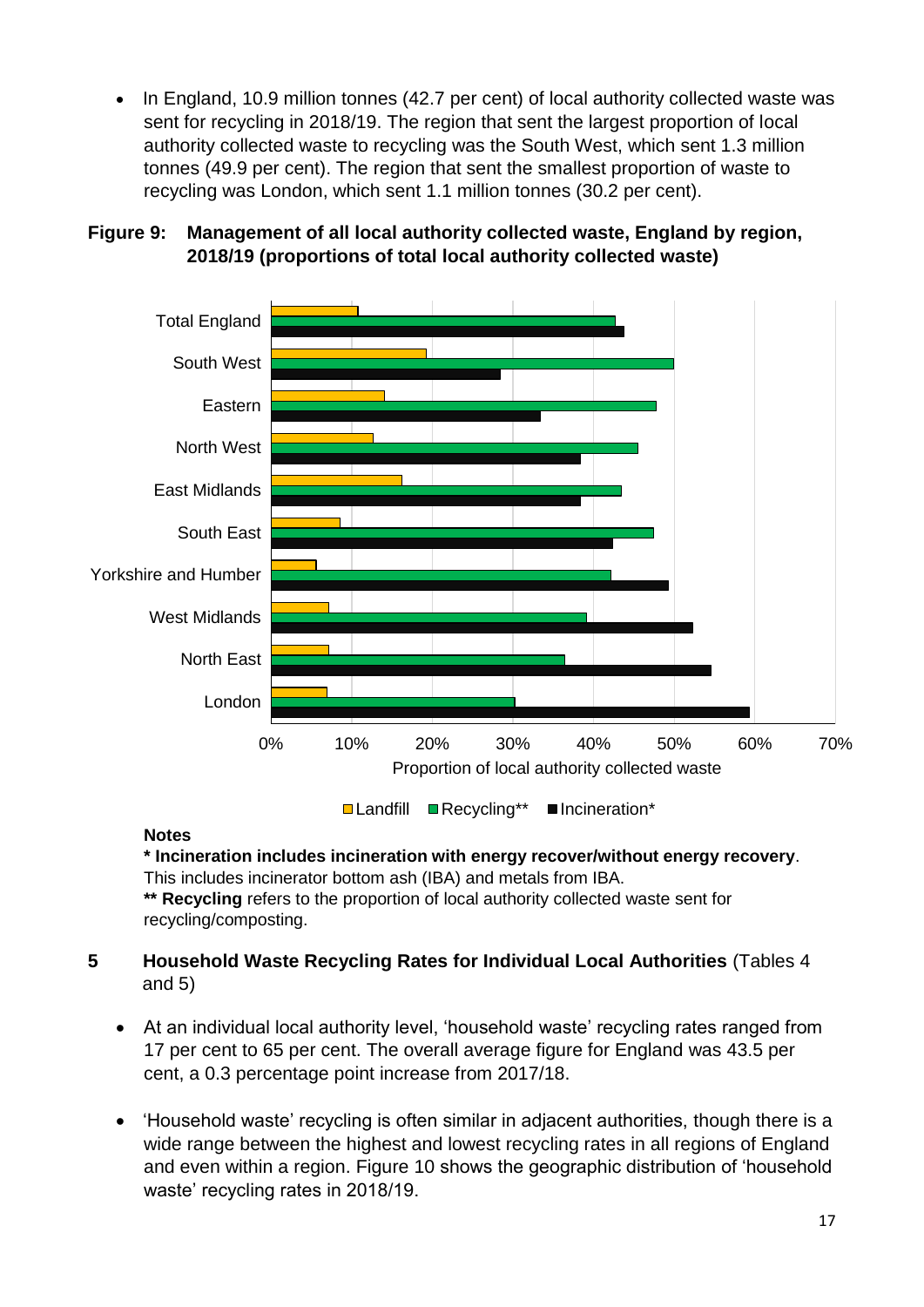• Table 4 shows the authorities with the highest and lowest recycling rates in each region as well as the proportion of their total recycling that consists of organic waste. Generally, an authority in which a smaller proportion of their total recycling is accounted for by organic waste will have a lower recycling rate, though this is not always the case (for example, Stockton-on-Tees Borough Council and County Durham in the North East).

| Table 4: | Local authorities with the highest and lowest household recycling rates |
|----------|-------------------------------------------------------------------------|
|          | in each region in 2018/19                                               |

| <b>Region</b>            | <b>Position</b> | <b>Authority</b>                          | <b>Recycling</b><br>Rate | <b>Percent of</b><br>Total<br><b>Recycling</b><br>that is<br>Organic |
|--------------------------|-----------------|-------------------------------------------|--------------------------|----------------------------------------------------------------------|
| London                   | lowest          | Newham LB                                 | 17%                      | 23%                                                                  |
| London                   | highest         | Bexley LB                                 | 54%                      | 42%                                                                  |
| <b>North East</b>        | lowest          | Stockton-on-Tees Borough Council          | 26%                      | 35%                                                                  |
| <b>North East</b>        | highest         | <b>County Durham</b>                      | 42%                      | 31%                                                                  |
| <b>West Midlands</b>     | lowest          | <b>Birmingham City Council</b>            | 22%                      | 37%                                                                  |
| <b>West Midlands</b>     | highest         | <b>Stratford-on-Avon District Council</b> | 60%                      | 60%                                                                  |
| South West               | lowest          | <b>Exeter City Council</b>                | 27%                      | 31%                                                                  |
| South West               | highest         | <b>Stroud District Council</b>            | 60%                      | 42%                                                                  |
| Yorkshire and the Humber | lowest          | <b>Kirklees MBC</b>                       | 24%                      | 39%                                                                  |
| Yorkshire and the Humber | highest         | East Riding of Yorkshire Council          | 65%                      | 49%                                                                  |
| East Midlands            | lowest          | <b>Bassetlaw District Council</b>         | 25%                      | 31%                                                                  |
| East Midlands            | highest         | Derbyshire Dales District Council         | 60%                      | 55%                                                                  |
| North West               | lowest          | Barrow-in-Furness Borough Council         | 19%                      | 41%                                                                  |
| North West               | highest         | <b>Cheshire West and Chester</b>          | 59%                      | 49%                                                                  |
| South East               | lowest          | Slough Borough Council                    | 23%                      | 42%                                                                  |
| South East               | highest         | South Oxfordshire District Council        | 63%                      | 55%                                                                  |
| Eastern                  | lowest          | <b>Tendring District Council</b>          | 27%                      | 37%                                                                  |
| Eastern                  | highest         | <b>Three Rivers District Council</b>      | 63%                      | 52%                                                                  |

- Across the different regions, the range in recycling rate between the highest performing local authority and the lowest performing local authority varied between 16 and 41 percentage points.
- The regions with the widest ranges were Yorkshire and the Humber (41 percentage points), the North West and South East (both 40 percentage points), and the West Midlands (38 percentage points).
- The region with the smallest range was the North East, with a range of only 16 percentage points. In the North East, Stockton-on-Tees Borough Council had the lowest recycling rate in 2018/19 (26 per cent), and County Durham had the highest recycling rate (42 per cent). Notably, County Durham had a lower proportion of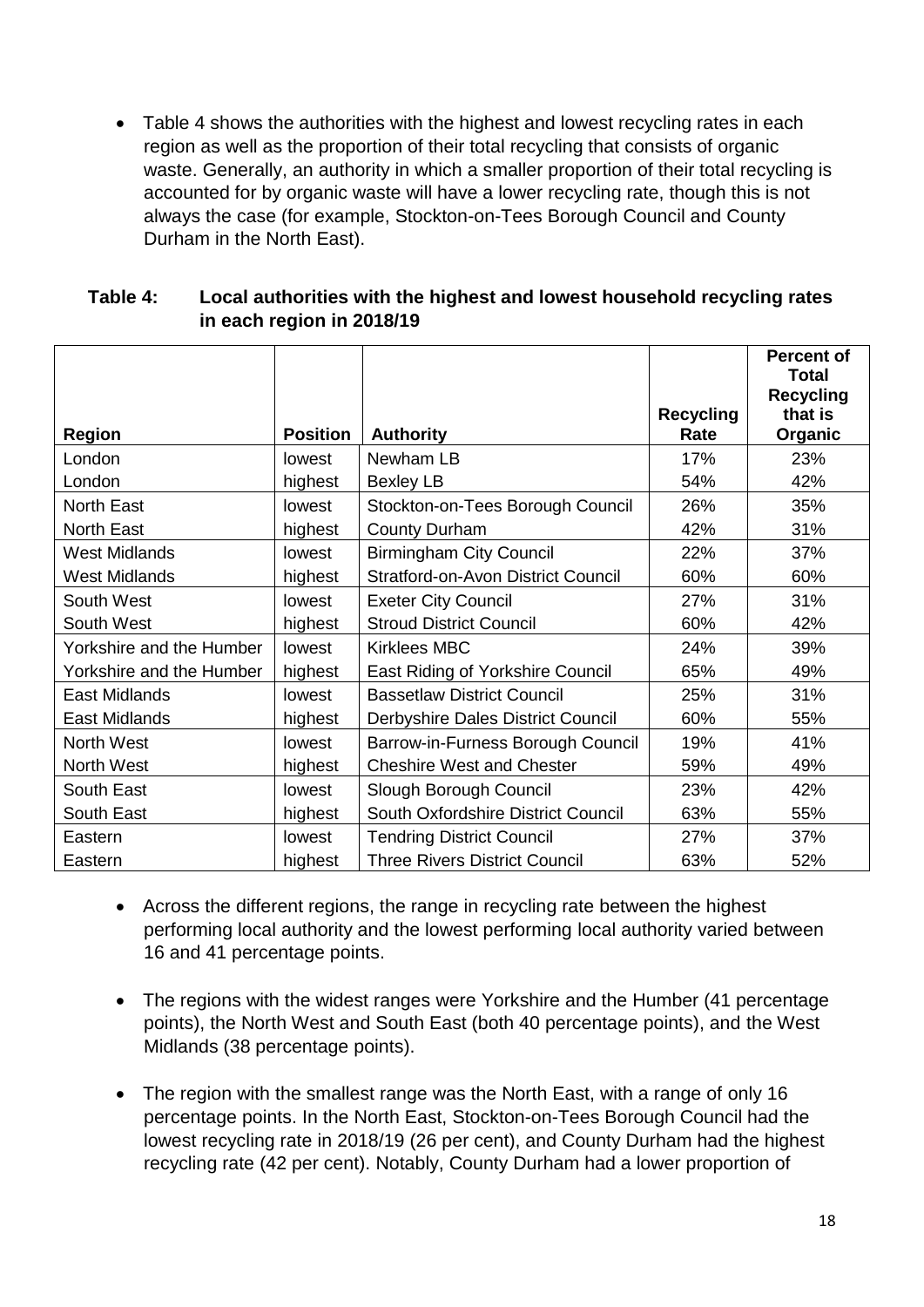organics waste (31 per cent) contributing to its recycling than Stockton-on-Tees Borough Council where organic waste formed 35 per cent of total recycling.

- A total of eight authorities had 'household waste' recycling rates greater than 60 per cent. Eighty-three authorities had recycling rates greater than 50 per cent.
- East Riding of Yorkshire Council had the highest 'household waste' recycling rate in England in 2018/19 at 65 per cent. Organic waste made up 49 per cent of their total household recycling tonnage. South Oxfordshire District Council, who had the second highest recycling rate, and Three Rivers District Council, who had the third highest recycling rate, both had 'household waste' recycling rates of roughly 63 per cent. The proportion of household recycling that was organic in South Oxfordshire District Council was 55 per cent; and for Three Rivers District Council, 52 per cent.
- East Riding of Yorkshire Council has been in the top three authorities with the highest 'household waste' recycling rates in England since 2015/16. South Oxfordshire District Council has been in the top three for the last five years.
- Over the last 5 years, South Oxfordshire District Council has had an average 'household waste' recycling rate of 65 per cent; East Riding of Yorkshire Council has had an average recycling rate of 64 per cent; and Three Rivers District Council has had an average recycling rate of 62 per cent.
- Three authorities have similar or higher five-year average recycling rates to Three Rivers District Council. These are Rochford District Council (64 per cent), Vale of White Horse District Council (64 per cent), and Surrey Heath Borough Council (62 per cent).
- In 2018/19, Tonbridge and Malling Borough Council had the highest proportion of organic/green waste comprising 73 per cent of their total recycled 'household waste'. Their overall 'household waste' recycling rate was 42 per cent.
- Newham London Borough Council had the lowest 'household waste' recycling rate in England in 2018/19 at 17 per cent, with 23 per cent of the authority's recycled 'household waste' being organic/green waste. The second lowest 'household waste' recycling rate was Barrow-in-Furness Borough Council (19 per cent; 41 per cent organic), and the third lowest was Westminster City Council (22 per cent; 5 per cent organic).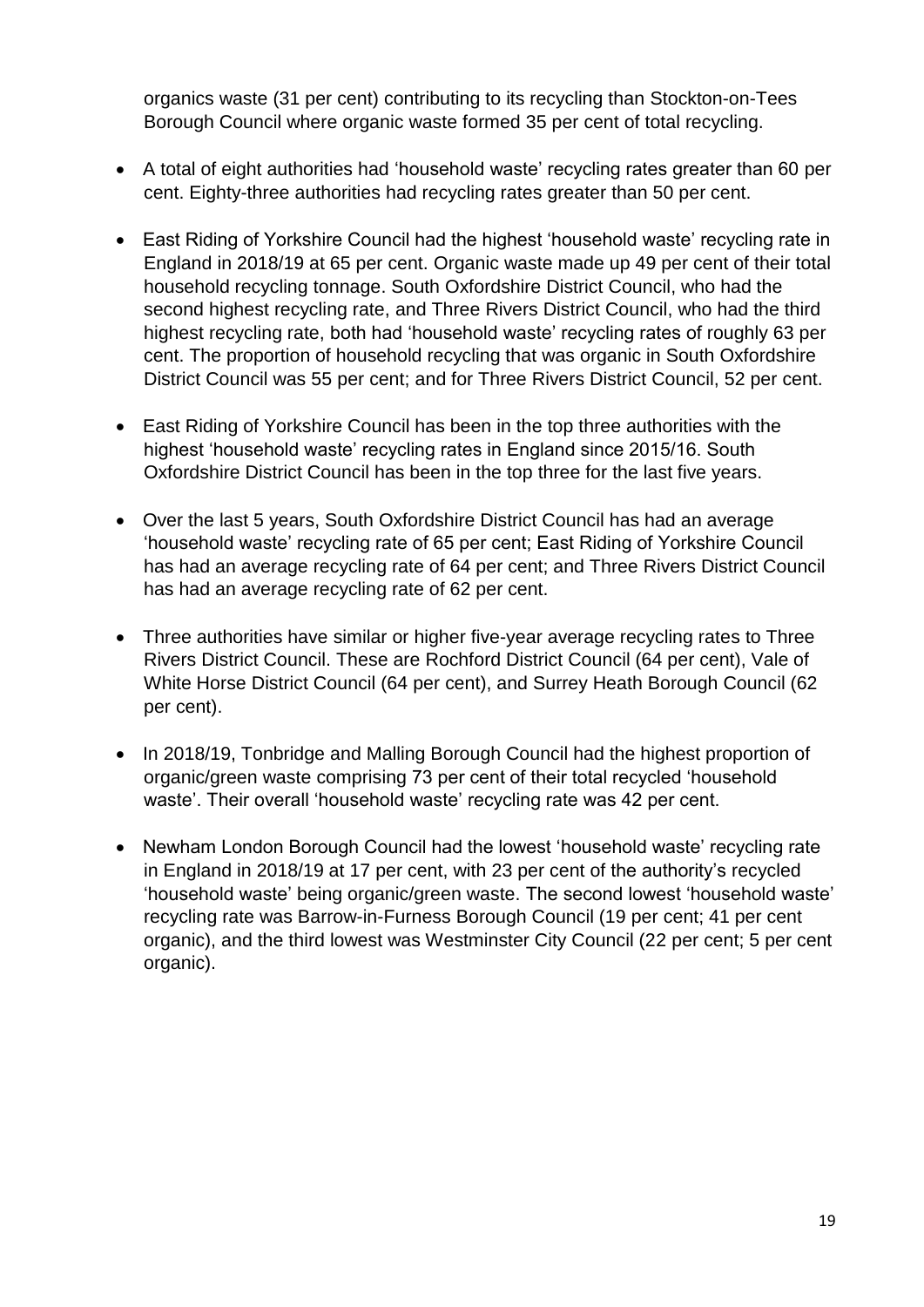| recycling rate in 2018/19 compared to 2017/18 |                                                       |                                                                                                                                |                                                                                                                  |                                                                                                                                       |                                                                                                         |  |
|-----------------------------------------------|-------------------------------------------------------|--------------------------------------------------------------------------------------------------------------------------------|------------------------------------------------------------------------------------------------------------------|---------------------------------------------------------------------------------------------------------------------------------------|---------------------------------------------------------------------------------------------------------|--|
| <b>Region</b>                                 | <b>Total</b><br>number of<br>authorities<br>in region | Number of<br>authorities<br>with an<br>increase of<br>0.1<br>percentage<br>point or more<br>in recycling<br>rate in<br>2018/19 | <b>Percent of</b><br>authorities<br>in region<br>with an<br>increase of<br>0.1<br>percentage<br>point or<br>more | <b>Number of</b><br>authorities<br>with an<br>increase of<br>1.0<br>percentage<br>point or more<br>in recycling<br>rate in<br>2018/10 | <b>Percent of</b><br>authorities in<br>region with an<br>increase of 1.0<br>percentage<br>point or more |  |
| <b>North East</b>                             | 12                                                    | 5                                                                                                                              | 42%                                                                                                              | 8                                                                                                                                     | 24%                                                                                                     |  |
| East Midlands<br>Yorkshire and the            | 45                                                    | 7                                                                                                                              | 16%                                                                                                              | 3                                                                                                                                     | 25%                                                                                                     |  |
| Humber                                        | 22                                                    | 12                                                                                                                             | 55%                                                                                                              | 4                                                                                                                                     | 9%                                                                                                      |  |
| <b>West Midlands</b>                          | 33                                                    | 15                                                                                                                             | 45%                                                                                                              | 7                                                                                                                                     | 32%                                                                                                     |  |
| South West                                    | 30                                                    | 19                                                                                                                             | 63%                                                                                                              | 8                                                                                                                                     | 19%                                                                                                     |  |
| North West                                    | 43                                                    | 21                                                                                                                             | 49%                                                                                                              | 8                                                                                                                                     | 16%                                                                                                     |  |

Eastern 50 | 21 | 42% | 10 | 27% London | 37 | 21 | 57% | 13 | 43% South East 73 36 49% 18 25% **Total 345 157 46% 79 23%**

#### **Table 5: Number of authorities in each region showing an increase in their recycling rate in 2018/19 compared to 2017/18**

- Table 5 shows the number of authorities in each region that had an increase in their 'household waste' recycling rate of 0.1 percentage points or higher in 2018/19 as compared to 2017/18. Figure 11 shows the geographic distribution of increases and decreases in recycling rates for each local authority by bands according to the size of the change.
- In total, 157 or 46 per cent of the 345 local authorities in England showed an increase of 0.1 percentage points or more in their 'household waste' recycling rates in 2018/19.
- Three regions had more than 50 per cent of local authorities show increases of 0.1 percentage points or greater in their 'household waste' recycling rate. In the South West, 63 per cent of authorities increased their recycling rate by 0.1 percentage points or more. In London, 57 per cent of authorities increased their recycling rate, and in Yorkshire and the Humber, 55 per cent.
- Five more regions had more than 40 per cent of local authorities show increases of 0.1 percentage points or greater. In the North West and South East, 49 per cent of authorities increased their 'household waste' recycling rate by 0.1 percentage points or more. In the West Midlands, 45 per cent of authorities, and in both the North East and Eastern region, 42 per cent of authorities.
- In 2018/19, the local authorities with the highest increase in 'household waste' recycling rates from 2017/18 were Lewes District Council, which increased by 13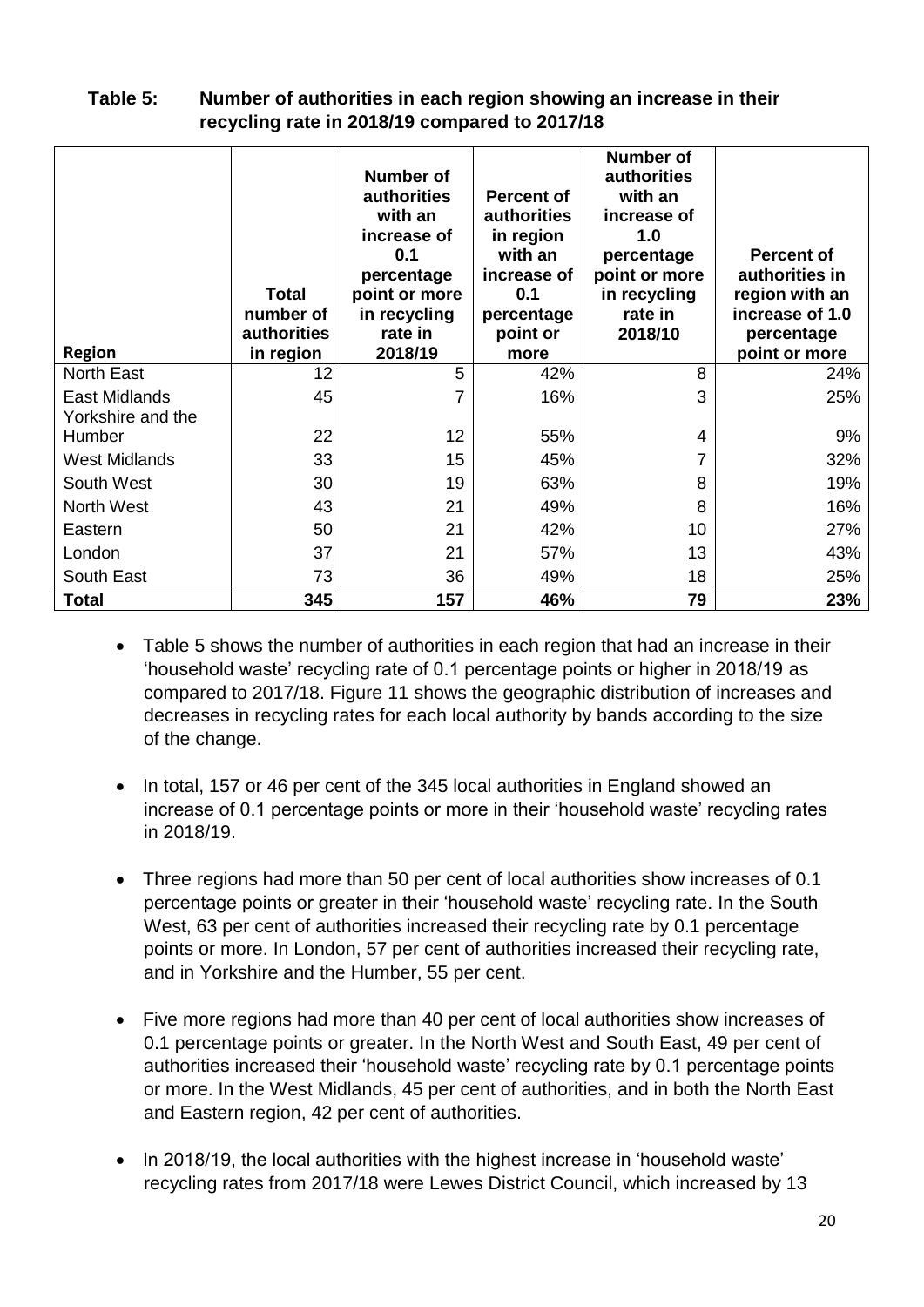percentage points from 27 per cent to 40 per cent; Torridge District Council, which increased by 10 percentage points from 41 per cent to 51 per cent; and Croydon London Borough Council, which increased by 9 percentage points from 38 per cent to 47 per cent.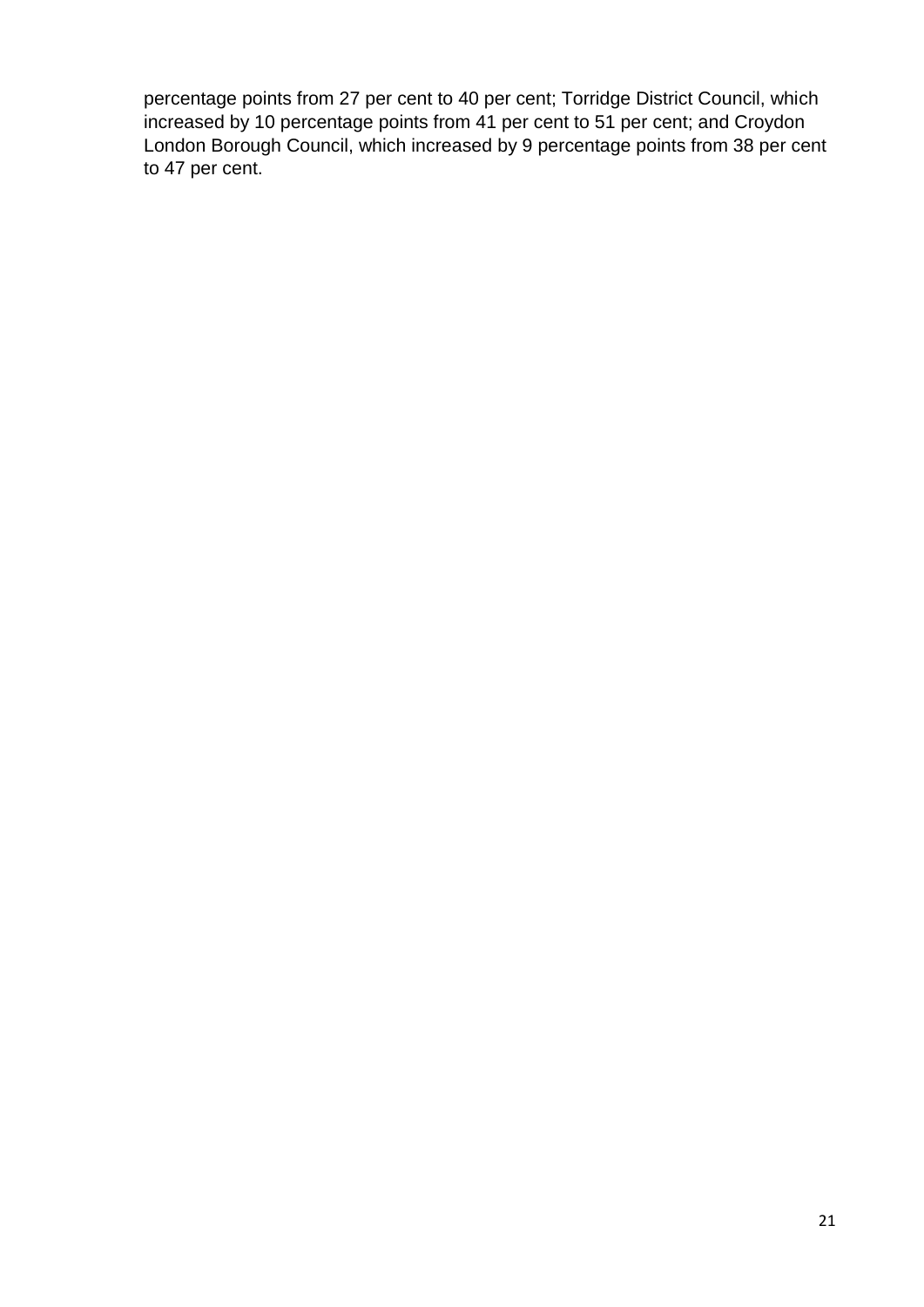**Figure 10: Map of 'household waste' recycling rates for individual local authorities, England, 2018/19** 

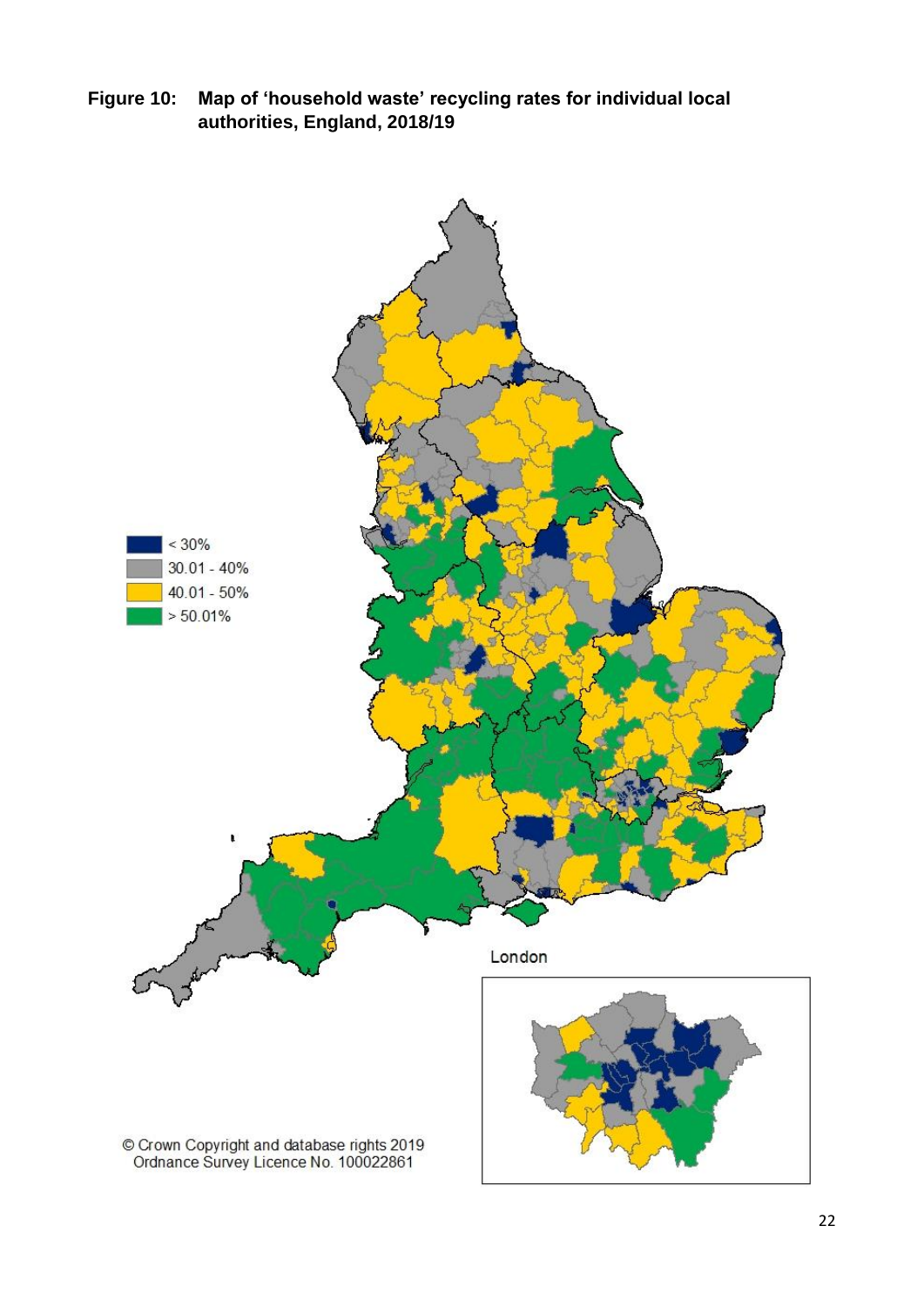**Figure 11: Map of change in 'household waste' recycling rates for individual local authorities, England, 2017/18 compared to 2018/19** 



#### **Notes**

White areas in this map indicate a local authority where the increase or decrease in the recycling rate was less than 1.0 percentage point.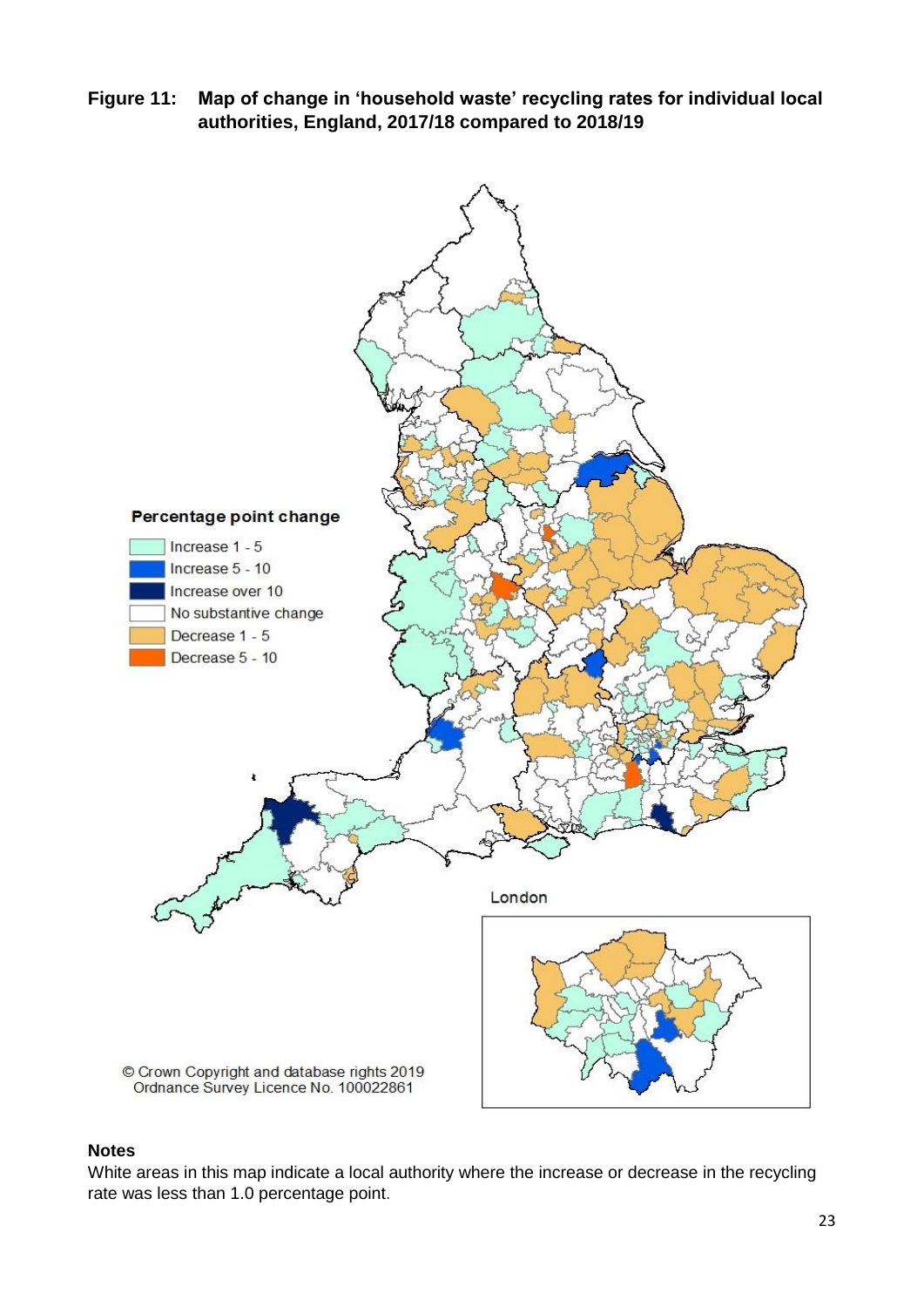# <span id="page-23-0"></span>**6 Data and Methodology**

Including information on data uses, feedback, revisions policy, methodology, glossary of terms and measures, and references.

# **6.1 Data Uses**

Data on waste management is used to monitor policy effectiveness and to support policy development in the context of the recycling target set out in the Waste Framework Directive (2008/98/EC). The underlying data held in WasteDataFlow is also used extensively by local and central government, the waste industry, and the public. Data is reported by all local authorities, often from management information supplied by their waste management contractor.

Factors affecting household waste recycling range from individual household behaviours, the advice and collection services provided by local authorities, the cost of waste treatment and disposal, and to some extent, wider issues such as the state of the economy. Some quarterly waste data shows a clear seasonal fluctuation. For example, the generation of garden waste is highly seasonal, increasing sharply and pushing up recycling rates in the spring and summer months. For this reason, comparisons should be made with the same quarter in previous years or using full 12-month periods.

About 87 per cent of all waste managed by local authorities is 'waste from households' with the remainder coming from street cleaning, parks and grounds, business and construction. Only a small proportion of the total waste from businesses and construction are covered in these statistics, with most being managed privately.

# **6.2 Feedback**

We welcome feedback on the data from all users, including how and why the data is used. This helps us to understand the value of the statistics to external users. Please e-mail the Waste Statistics team at [WasteStatistics@defra.gov.uk.](mailto:WasteStatistics@defra.gov.uk)

# **6.3 Revisions Policy**

Defra will provide information about any significant revisions made to information published in this statistics release and the associated datasets. Revisions could occur for a variety of reasons, including backdating to reflect methodological improvements or the finalisation of data from third parties that was unavailable or provisional at the time of publishing. The figures in this statistical release are taken from data reported by local authorities at a fixed time in October. Occasionally, local authorities request revisions after this point where it is generally not possible to take the changes into account without risking the delay of publication. These typically do not have a significant impact on the headline figures, particularly at an England level.

# **6.4 Methodology**

Data from this release comes from a snapshot of the WasteDataFlow database taken in October 2019. [WasteDataFlow](https://www.wastedataflow.org/) is a UK-wide system managed by Defra in collaboration with Devolved Administration partners that is used to record the collection, treatment and disposal of local authority waste. First results using this database were produced for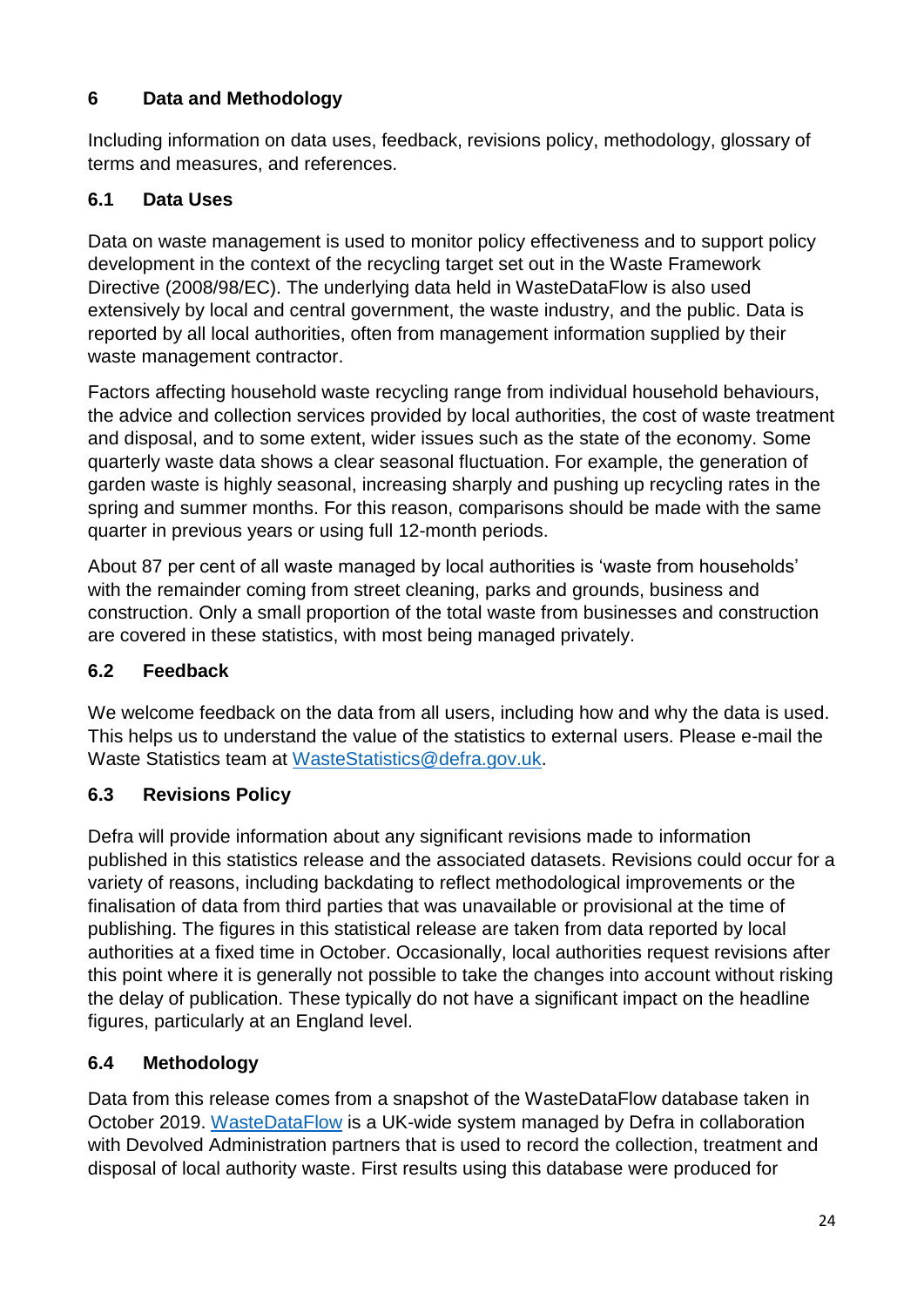2004/05 with earlier estimates of waste available from the Municipal Waste Management Surveys.

The tonnage of waste 'sent for reuse, recycling and composting' is that which is accepted by the re-processor. As such, it excludes any recycling rejects that occur during collection, sorting or further treatment. Waste diverted for recycling from the residual (or 'black bag waste') stream by further processing is included in the recycling tonnages.

For the 2017 release, a change in the methodology was made for the 'waste from households' recycling for 2016 to also include metal recovered and subsequently recycled after incineration of waste (IBA metal).

# **6.5 Inclusion of Incinerator Bottom Ash Metal (IBA Metal) in Waste from Households Recycling**

In December 2017, a change in how metal recovered and recycled after incineration of waste (IBA metal) is treated and reported for the 'waste from households' dataset only was introduced. The tonnage of IBA metal is now included within recycling rather than being reported as 'recovery'. The amount varies depending on the amount of residual waste being incinerated and the metal content of the residual waste.

Inclusion of IBA metal has been facilitated through the new Q100 reporting structure for waste treatment, which all local authorities have been using since April 2015. This has provided the opportunity for more complete recording of waste treatment, including outputs from incineration. Therefore estimates were produced for 2015, but it was not possible to backdate figures in a consistent manner prior to 2015 due to changes in the question structure and reporting that were introduced from April 2015 through Q100. The majority of local authorities are reporting more fully, but not all. Whilst reporting and associated quality assurance are developing and being refined, the figures need to be regarded as more indicative until it is fully-established and embedded. As such, the figures need to be taken as indicative estimates and this is why this has only been applied at the England level and not to individual local authorities.

This methodological change for IBA metal has been applied to the 'waste from households' measure only. It has been applied to data from April 2015—it is not possible to apply the change to data before then as the question structure used to report waste treatment was different and, therefore, the reporting of IBA metal was not as consistent or as complete. At an overall England level, this change in methodology raised the recycling rate for 2016 by 0.7 percentage points (equivalent to 143 thousand tonnes). For 2015, the 'waste from households' recycling rate was increased by 0.4 percentage points (equivalent to 97 thousand tonnes). This is a slight underestimate for the impact on 2015 as data for January to March 2015 was collected using the old question structure and, as such, did not fully-capture IBA metal for this quarter; estimated to be around 23 thousand tonnes.

Overall, this change in methodology results in 'waste from household' recycling rates being slightly higher than where IBA metal would previously have been reported as 'recovery'. There are no such methodological changes to the dataset for all local authority waste or 'household waste' recycling. There are no changes to the household (NI 192) household recycling figures that are reported for England, nor at a regional and individual local authority level where existing methodology and definitions have been retained.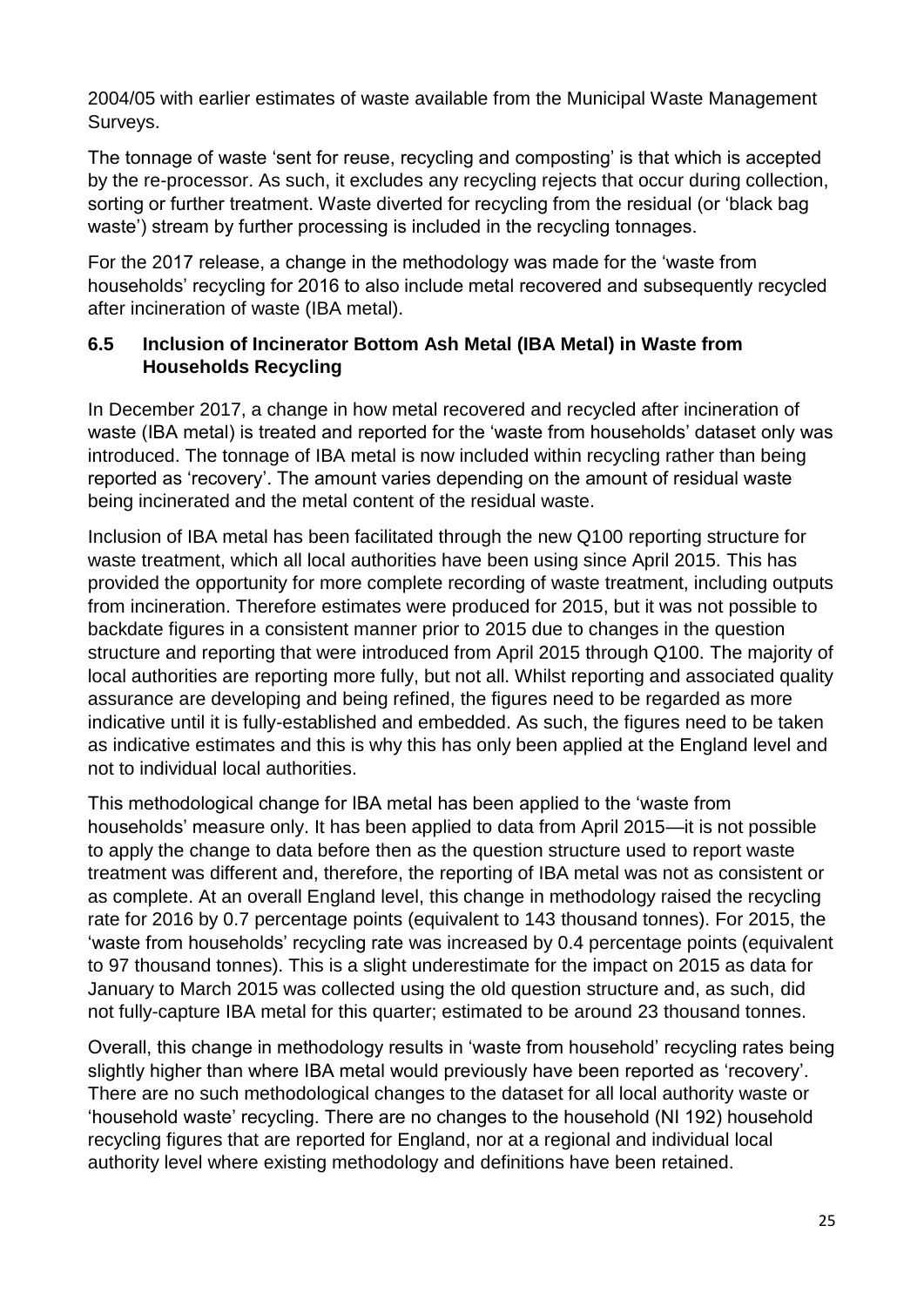# **6.6 November 2019 – Revisions to Historic Data**

There were several revisions to the historic data used to compile these statistics and the accompanying datasets:

During the data quality assurance process, it was noticed that reporting errors by East Riding of Yorkshire Council had resulted in around 12 thousand tonnes of residual waste missing from incineration totals in Table 2 for both 2016/17 and 2017/18. This has been corrected in WasteDataFlow and in these statistics.

During the final preparation of last year's statistics, Vale of White Horse contacted Defra to advise that household recycling had been erroneously reported as nonhousehold, resulting in a shortfall in their 'household waste' recycling rate of around 2 percentage points. This has been rectified in these statistics and datasets.

#### **6.7 Question Structure for Treatment and Disposal Questions (Q100)**

"Question 100" (Q100) has replaced the previous treatment questions. It was introduced on a voluntary basis from April 2014, and was used by all local authorities in England from April 2015.

Q100 provides a more flexible structure that has enabled local authorities to report a more complete and transparent representation of the more complex waste treatment practices that occur, which could not be accurately captured under the old question structure. It also provides the opportunity for local authorities to report, in more detail, the further treatment and disposal of certain waste types such as refuse-derived fuel (RSF), which would have previously been a final output. This is highly specific to the local authority and the facilities and practices used for treatment and disposal.

Q100 also allows for a more accurate and transparent reporting of recycling recovered from the residual stream, which is back-allocated by the waste disposal authority to its constituent waste collection authorities where there is arrangement to do this. This is done in a slightly different way, with some subtle changes to the calculation and apportionment. It also provides material-specific information to be recorded, which results in lower figures against 'other materials' for recycling as this is now recorded against specific materials such as glass, plastic, paper, and so on.

There are some subtle differences in the way the recycling calculations work in relation to the apportionment of waste as household/non-household or waste from household/nonwaste from household depending on whether the local authority has provided the specific split at treatment; in the absence of this, the default factor based on the split at collection is applied. In many cases, local authorities have provided specific splits for 'household waste' but not the 'waste from household' splits. This can lead to some small differences in apportionment and trends when comparing data for 'household' and 'waste from household' levels.

Defra are monitoring and assessing the impact of the introduction of Q100 on data recording and subsequent reporting so that this is clear and consistent.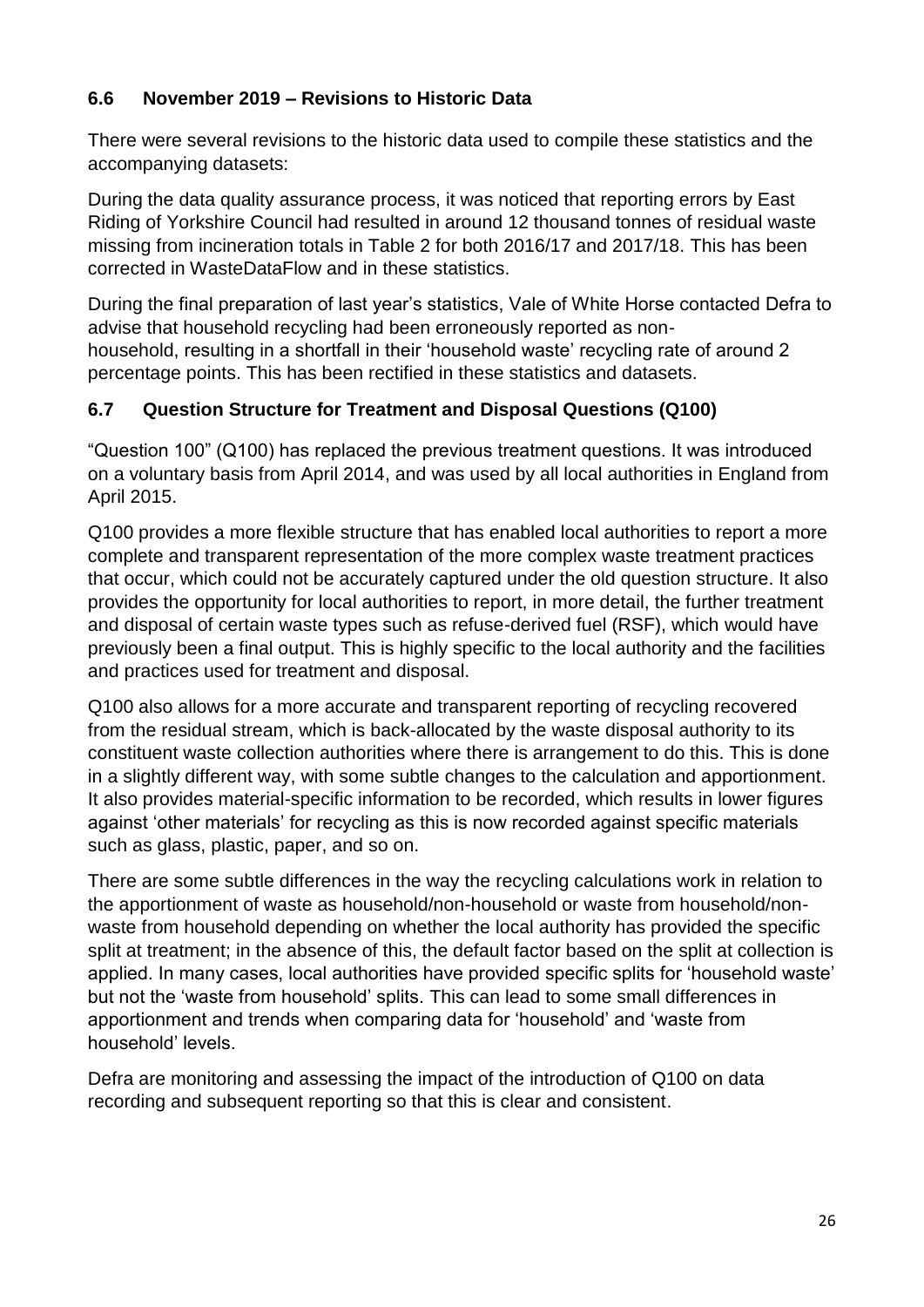# **6.8 Data Quality Assurance**

All local authorities provide data into WasteDataFlow. Several stages of data validation are carried out by the local authority submitting the data, the WasteDataFlow contractor and Defra, with input from the Environment Agency.

The WasteDataFlow contractors check each return for completeness and data consistency against key standardised validation checks. Data is checked against appropriate threshold values specified, which take into account the expected level of variance. There is an online validation process that compares the data for the current quarter against the data for the equivalent quarter in the previous year.

Once the data has been validated by the contractor, further validation checks are carried out by Defra, who may also refer some to the Environment Agency on any specific data queries raised, particularly related to the appropriate recording of treatment and facility sites. The Defra checks include trend and outlier analysis on key measures at an aggregate and individual local authority level. Details of the validation process are available on the WasteDataFlow website.

With the introduction of Q100, this provides scope for local authorities to report more fully on the treatment and final destination of waste. This is particularly the case for incineration of waste and subsequent outputs and their final treatment and disposal. Gathering such information can be challenging, especially where waste goes through multiple different sorting and treatment processes at different facilities. In most cases, local authorities are able to supply this information, but in some cases full final destination treatment is not given or is stated as 'unknown'. This may have a small impact on the final figures. Defra will continue to monitor this and work with local authorities to enhance data quality assurance, consistency, and completeness of reporting.

# **6.9 EU Recycling Target**

Commission Decision 2011/753/EU allows a choice of four options and calculation methods for the calculation of the target to recycle at least 50% of household waste and similar by 2020. Each Member State must use the calculation method that corresponds to the re-use and recycling option that they have chosen to apply the target to. The UK currently applies the target to the third option: "the preparation for reuse and the recycling of household waste." This means that the UK must use calculation method 3 set out in the Commission Decision, and use national data to report on the recycled amount of household waste. "Household waste" is defined in Article 1(1) of the Decision as "waste generated by households."

More ambitious targets and other changes are being introduced through the Circular Economy Package.

# **6.10 National Statistics Accreditation**

National Statistics status means that our statistics meet the highest standards of trustworthiness, quality and public value, and it is our responsibility to maintain compliance with these standards.

These statistics last underwent a full assessment [Assessment Report [173](https://www.statisticsauthority.gov.uk/wp-content/uploads/2015/12/images-report173statisticsonsustainabilityandtheenvironmentinenglandandtheu_tcm97-41476.pdf) Statistics on sustainability and the Environment and in England and the United Kingdom] against the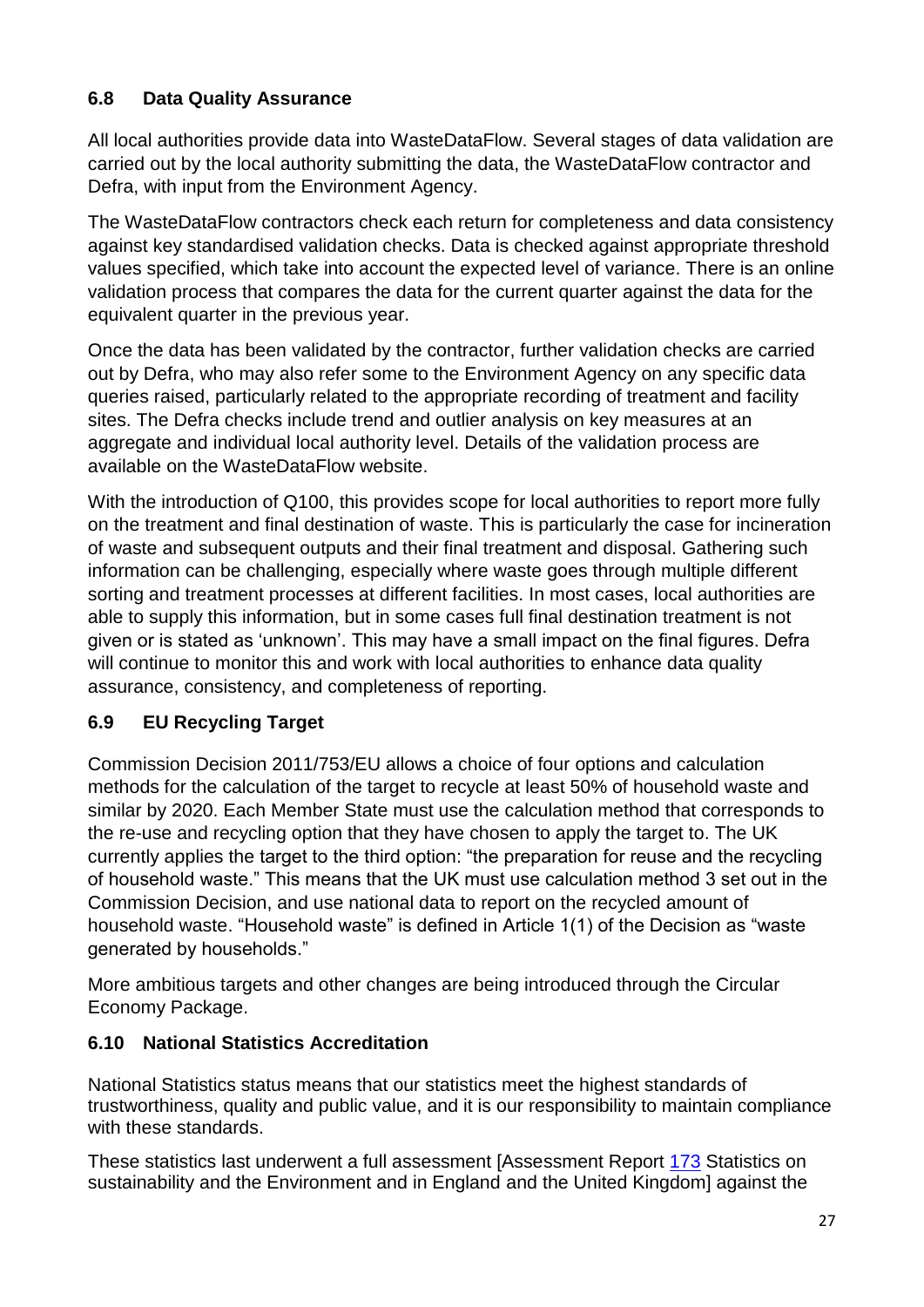Code of Practice for Statistics in 2012. Since that review we have continued to comply with the code of practice for Statistics, and make improvements to the WasteDataFlow reporting system. Changes to the statistical notice include:

- Links to the other UK countries' local authority waste statistics.
- Introduction of a new 'waste from households' recycling measure for legislative reporting that is harmonised across all UK countries.
- A map of England showing recycling rates across the country.
- More detail on data quality assurance and revisions to data are now given in this annual release.
- Content of the release has been expanded adding value to the figures and improving accessibility. Historic data sets have been combined to provide ready to use historical time series.
- Defra hold regular meetings with local authorities via the WasteDataFlow user group. The group is used to discuss and find ways to improve data collection and data quality. Changes that have been made to the system as a result of this are: a new question structure for waste treatment to accommodate the increasingly complex waste treatment processes, and system improvements that have helped ease reporting by local authorities and improved the data validation process. This has improved the accuracy of the figures presented in this statistical notice and accompanying datasets.

#### **7 Glossary of Terms and Measures**

#### **'Waste from Households'**

The 'waste from households' measure was introduced to statistical publications by Defra in May 2014. It is used to construct a harmonised UK indicator for reporting recycling rates at a UK level on a calendar year basis, providing comparable calculations across each of the four UK countries. This provides a consistent approach with which to report household recycling rates at the UK level under the Waste Framework Directive (2008/98/EC).

'Waste from households' is a narrower version of the **'household waste'** measure that was used previously. The difference is that 'waste from households' excludes local authority collected waste types not considered to have come directly from households, such as street bins, street sweepings, parks and grounds waste, and compost-like output (CLO) from Mechanical Biological Treatment (MBT) plants. As explained above under 'Methodology' and 'Data Notes and Development', we are introducing a change to the 'waste from households' recycling calculation to now include metal recovered after incineration (IBA metal). Further information on the difference has been published on the gov.uk website and is summarised in the table below.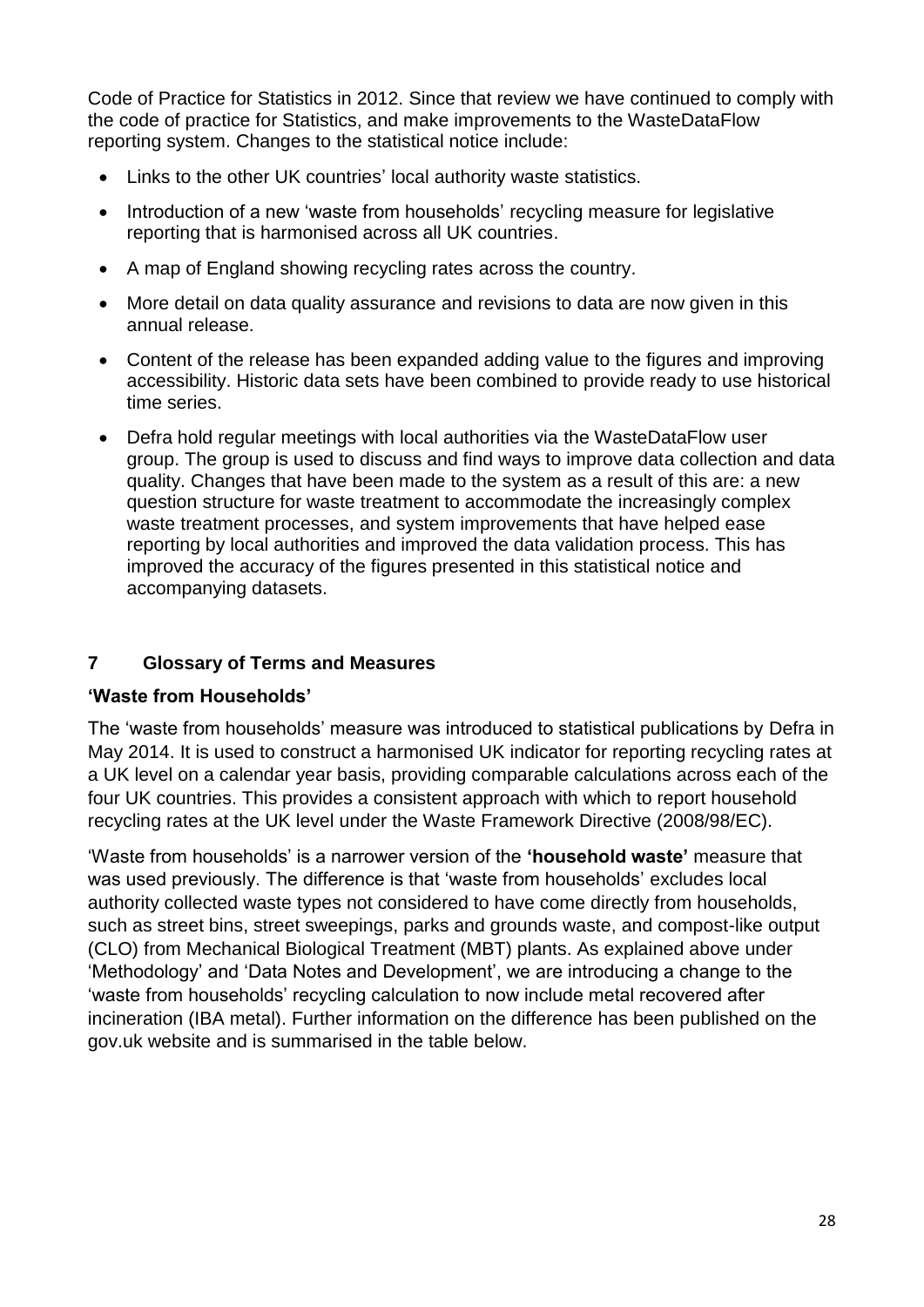| <b>Recycling (including</b><br>composting and reuse)                                  | <b>Waste from</b><br><b>Households</b><br>recycling | <b>Household waste</b><br>recycling |
|---------------------------------------------------------------------------------------|-----------------------------------------------------|-------------------------------------|
| from households and other<br>premises similar to households,<br>CA sites, Bring banks | Y                                                   | Y                                   |
| from street bins                                                                      | N                                                   | Y                                   |
| from household-related parks and<br>grounds                                           | <b>Community skips</b><br>only                      | Y                                   |
| from soil                                                                             | N                                                   | Y                                   |
| from rubble and plasterboard                                                          | N                                                   | N                                   |
| from compost-like output from<br>MBT plant                                            | N                                                   | Ý                                   |
| from incineration bottom ash<br>(IBA)                                                 | N                                                   | N                                   |
| From metal recovered and<br>recycled from incinerator bottom<br>ash                   | Y*                                                  | N                                   |
| other, from residual streams                                                          | Y                                                   | Y                                   |
| recycling rejects                                                                     | N                                                   | N                                   |

| <b>Residual waste</b>                         | <b>Waste from</b><br>households<br>residual | <b>Household waste</b><br>residual |
|-----------------------------------------------|---------------------------------------------|------------------------------------|
| from regular household collection             | Y                                           | Y                                  |
| from civic amenity sites                      | Y                                           | Y                                  |
| from bulky waste                              | Y                                           | v                                  |
| from other household waste                    | Y                                           | Y                                  |
| from street cleaning/sweeping                 | N                                           | Υ                                  |
| from gully emptying                           | N                                           | Υ                                  |
| from separately collected<br>healthcare waste | N                                           |                                    |
| from asbestos waste                           | N                                           | γ                                  |

#### **Notes**

\* Revised to include IBA metal in 2017 and applied to data from April 2015.